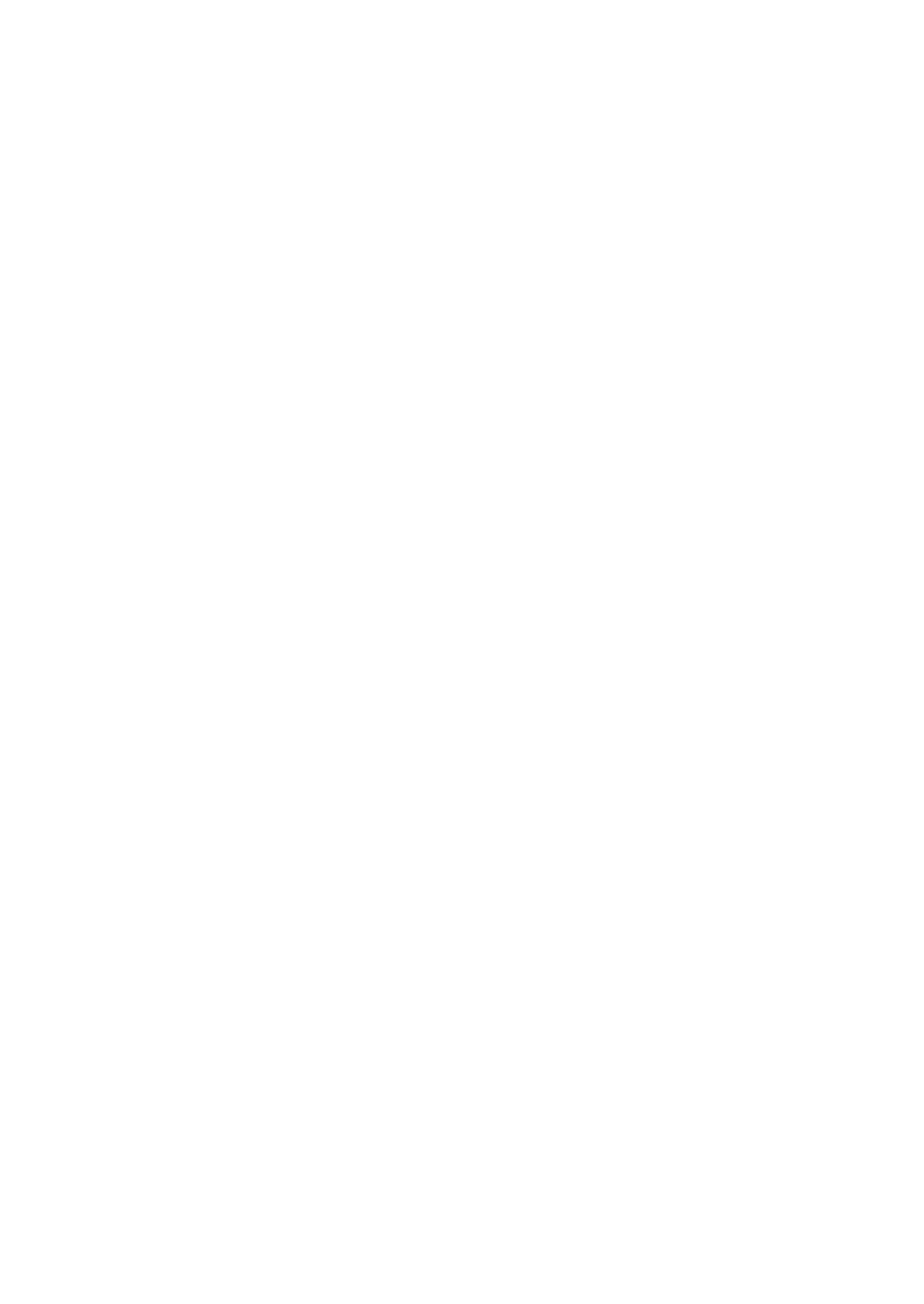#### Atatürk Üniversitesi• Atatürk University Türkiyat Araştırmaları Enstitüsü Dergisi • Journal of Turkish Researches Institute TAED-71, 2021.419- 440

# MAHPERİ HUAND HATUN'UN HRİSTİYAN VE BANİ KİMLİĞİ THE CHRISTIAN AND DONOR IDENTITY OF MAHPERI HUAND HATUN

# HATİCE DEMİR

#### **Öz**

Bu çalışmada, 13. yüzyıl Anadolu Selçuklu dönemi kadın banilerinden Mahperi Huand Hatun ve yaptırmış olduğu eserler, onun Hristiyan kimliği üzerinden ele alınmıştır. Sultan Alâeddin Keykubad'ın üç eşinden birisi ve Sultan II. Gıyaseddin Keyhüsrev'in annesi olan Mahperi Huand Hatun'un etnik kökeni tartışmalıdır. Araştırmacılardan bazıları Ermeni, bazıları Rum kökenli olduğu görüşündedir. Kendisi ile ilgili bir diğer tartışmalı nokta ise, Müslüman olup olmadığı konusudur. Mahperi Huand Hatun bu tartışmalar devam ederken, Anadolu Selçuklu Sarayında sultan annelerine verilen Saffetü'ddünya ve'd-din unvanını almıştır. Mahperi Huand Hatun; bir külliye, bir zaviye ve birkaç tane de han yaptırmıştır. Yapıların yer seçiminde Kayseri ve çevresinin seçilmiş olması ve Dârü'l-Mülk Konya'da tek bir yapı yaptırılmamış olması dikkat çekicidir. Bu bağlamda, Kayseri ve çevresi kendisi için önemli bir bölge olmalıdır.

Çalışma kapsamında; Mahperi Huand Hatun'un yaptırmış olduğu eserler ve diğer yayınlar üzerinden bir sonuca ulaşılmaya çalışılmıştır.

**Anahtar Kelimeler**: Mahperi Huand Hatun, Selçuklu, Bani, Hristiyan, Mimari

#### **Abstract**

In this study, Mahperi Huand Hatun, one of the important Anatolian Seljukian female patron and her donorship have been handled through her Christian identity. The ethnicity of Mahperi Huand Hatun who was one of the three wives of Sultan Alâeddin Keykubad and mother of Gıyaseddin Keyhüsrev II was controversial. The researchers view about this subject also controversial. According to some researchers she could have an Armenian ethnicity whereas to others she could have a Greek identity. Another controversial point about her was whether she was converted to Islam or not. At the centre of all these discussions, she received the title Saffetü'd-dünya ve'd-din which was given to the mother of Seljukian Sultans. Among the buildings which she financed, there were a complex, a zawiya and several caravansaries. It is so remarkable that Kayseri and its surroundings were selected deliberately for her donorship and there was no patronage facility in Dârü'l-Mülk Konya which was the capital city of Seljuk State. In this context, Kayseri region should have an importance for her.

In the scope of the work, we tried to reach to a conclusion through the buildings that she financed and the publications related with her.

**Key Words**: Mahperi Huand Hatun, Seljuk, Donor, Christian, Architecture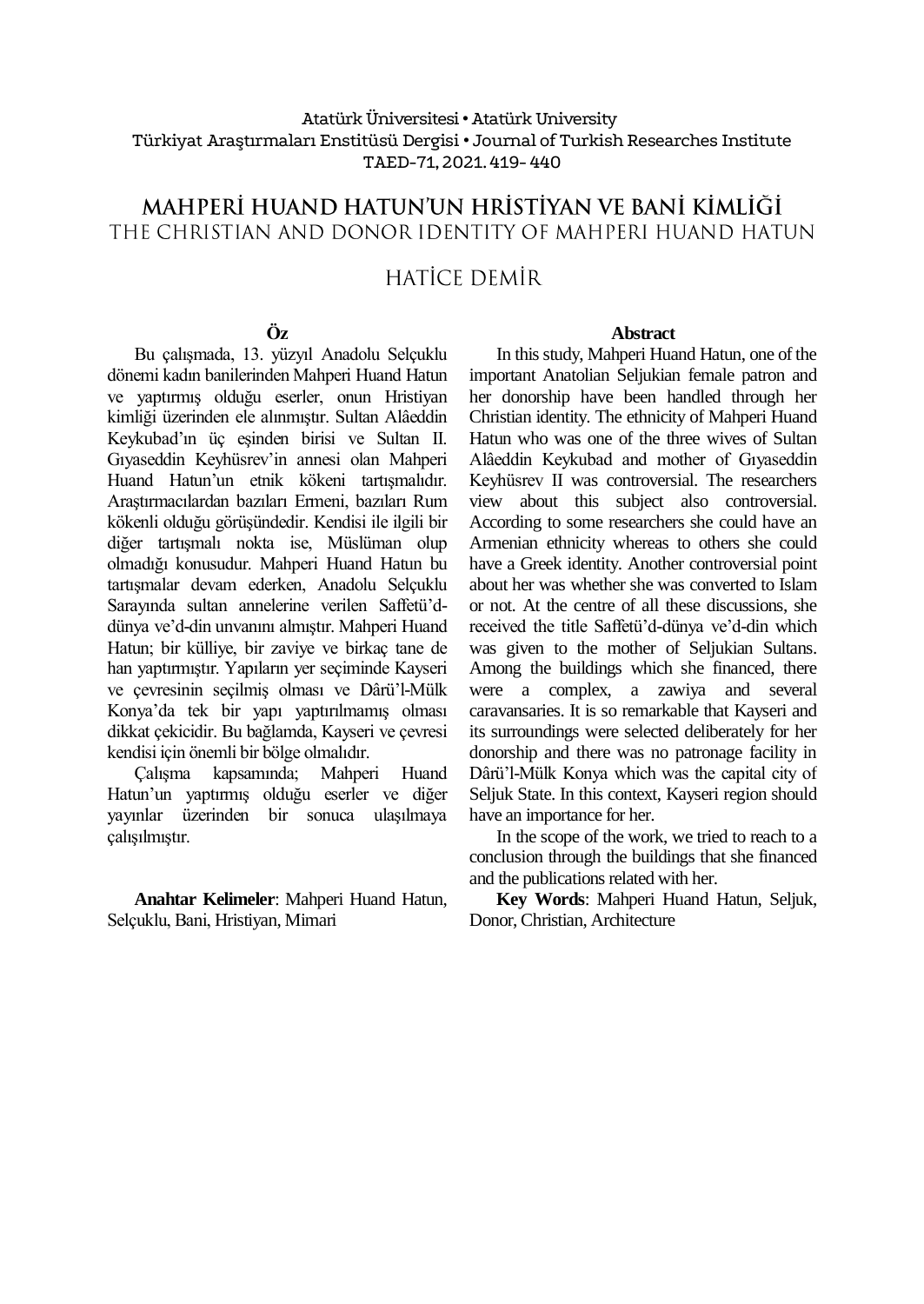#### *Structured Abstract*

*The 13th century is the Islamization and the expansion of Turkish nation's period in Anatolian Turkish history. Throughout the century important economical, social and cultural developments were seen in the Anatolian Seljuk society. As a result, there could be seen a noticeable architectural activity till the end of the century. Throughout the 13th century, from complex to caravanserai constructions, huge number of architectural activities were done both by many female and male patrons. In 13th century, the positions of the women both as a donor and as a patron were changeable according to their relationships with the court in Anatolian Seljuk State. The kinships as being wife and daughter were the prioritized status than the others like concubines. Among the patron women, the sultans' daughter's patronage were more than the wives of sultans and the large amount of the wives of the sultans were chosen from other nations such as Greek and Slavs.*

*In Anatolian Seljuk period we can determine twenty types of architecture constructions financed by eighty-three female patrons and these architectural facilities vary from the mosque to tomb buildings. The mosque constructions took the first place and caravanserais constructions followed it. The least preferred buildings to be financed to construct were library, imarat, darul-ilm, maristan / hospital and tekke with only one example.* 

*In this study, the influence of the Byzantine cultural milieu, where Mahperi Huand Hatun grew up, was handled in the context of social, religious and other traditional factors of the period. The buildings that she financed were handled in various aspects by researches. The main aim of this study is to reveal new perspectives based on the previous ones.* 

*Mahperi Huand Hatun, one of the three wives of Sultan Alâeddin Keykubad, is an important name for the architectural donorship and patronage activities in and around Kayseri in the 13th century of Anatolian Seljuk period. There must be many factors, from her ethnic identity to religious ones, in choosing Kayseri as her architectural patronage area. In this context, the influence of her Christian past and her Islamic identity during the Seljuk period was the main point of this study. As we get limited information from the historical sources, Mahperi Huand Hatun had a non-Islamic Turkish descendant. According to the historical information, she was the daughter of Alanya / Kalonoros' Governor although some researches does not accept this.* 

*There is little information about the ethnic identity of Mahperi Huanh Hatun. The ethnic origin of her was discussed much by many researches. Some asserted that she had a Greek identity whereas some claimed that she had an Armenian descendance. One of her epithet "Huand" was discussed as a name than the "Mahperi" for determining her ethnic identity. On the other hand, the epithet "Saffetu'd-dunya ve'd-din", used by Mahperi Huand Hatun was given to the wives of the sultans who gave a male birth to the court.* 

*Mahperi Huand Hatun spent most of her time in Kayseri which had a secondary place after the Dar-ul Mulk / the capital city of Anatolian Seljuk State. The fact that she had not undertaken the donorship and patronage of any building construction in capital Konya is very remarkable.* 

*The number of the buildings that Mahperi Huand Hatun financed was approximately eleven at total. The most remarkable architectural construction is a complex which is called with her name and known as the most important complex of Anatolian Seljuk State. The construction dates of these eleven buildings were from 1238 to 1240 and all of the building's constructions began after the death of Sultan Alâeddin Keykubad.*

*The most important building that she financed was the Huand Hatun Complex in the city center of Kayseri which was dated to 1238. This complex is also known for being the largest scaled complex of its period with a mosque, madrasah, tomb and bath.* 

*In the context of the study, the caravansaries were evaluated after Huand Hatun's Complex. Among the buildings that she sponsored the caravansaries for being high in numbers took the first place. The choice of their locations and the reasons for their large quantity have been investigated.*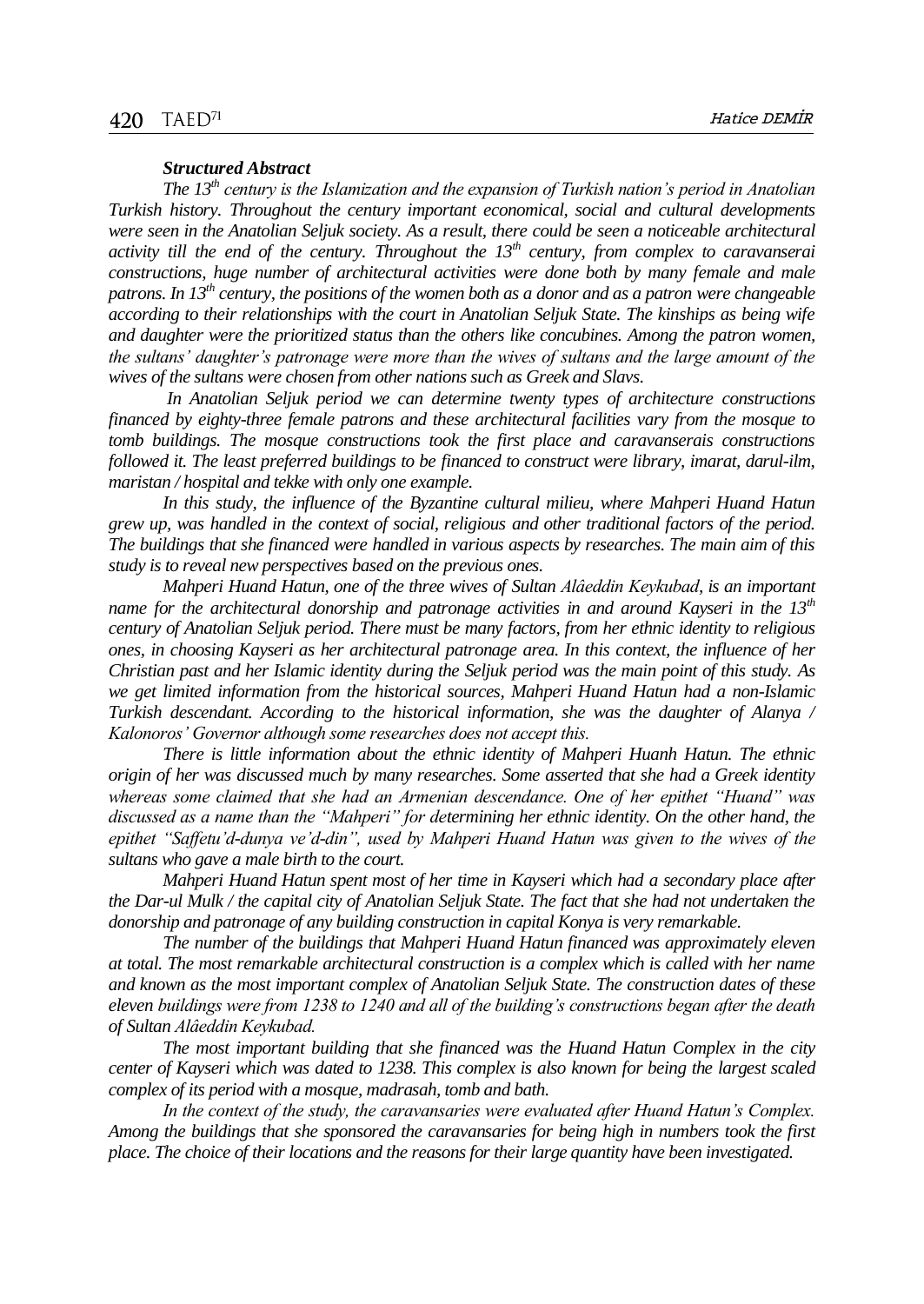*Another building that Mahperi Huand Hatun financed was a zawiya or meshed / mashhad called as The Zawiya of Şeyh Turasan. Why she financed a zawiya construction was discussed before by the researchers in many aspects and in this study, we tried to support them with our new point of views.* 

*As a result; the architectural donorship and patronage activities of Mahperi Huand Hatun, who was an important name for the 13th century of Anatolian Seljuk State, was tried to be investigated in this study. Her Armenian or Greek Christian past and her Islamic status at court both as a Valide / Mother Sultan and her authority in governance were the main focused points of the study. The architectural patronage of her era was handled in accordance with the economical, political and cultural interactions between the different ethnical nations of 13th century Anatolia.* 

#### **Giriş**

 $\overline{a}$ 

13. yüzyıl Anadolu'nun İslamlaşma ve Türkleşme dönemidir. Bu dönemde gerek ekonomik ve gerekse sosyal ve kültürel hayatta önemli gelişmeler görülür. Bu bağlamda, Anadolu Selçuklu dönemi mimari faaliyetlerinde gözle görülür bir yapılaşma söz konusudur. Külliye yapılarının yanı sıra ticaretin önem kazanması ile birlikte kervansaray inşası da nicel olarak artışa geçmiştir.

13. yüzyılda Kayseri ve çevresi birçok gelişmeye şahitlik etmiştir. Anadolu Selçuklu devletinin en önemli sultanlarından biri olarak kabul edilen Sultan I. Alâeddin Keykubad burada ölmüştür. Payitaht niteliğine de sahip olan Kayseri, aynı zamanda Alâeddin Keykubad'ın Doğu seferlerine çıkmış olduğu bir Dârü'l-Feth'dir<sup>1</sup>. Bu özelliği ile bir garnizon şehir olma özelliği de sergiler. Kervan yolları üzerinde olması, yakın çevresinde kurulan çok amaçlı pazarlar<sup>2</sup> ile Kayseri, birçok milletten insanın yerleşme imkânı bulduğu bir yer olmuştur. Orta Asya kökenli Müslüman Tasavvuf Alpleri ve zanaatkâr Ahi teşkilatının yanı sıra bölgede gayrimüslim nüfusun da yoğun olduğu bilinmektedir. Gayrimüslim cemaat arasında, Kayseri ve çevresinde en yoğun nüfus oranına sahip olanlar Rumlar ve Ermenilerdir. Bu iki cemaatin ise, Orta çağ boyunca birbiri ile düşmanca münasebetleri olmuştur.

Sosyolojik ve kültürel yapılanmanın çeşitli olduğu Kayseri ve çevresindeki sanat ve imar faaliyetleri de bu kültür zenginliğinden etkilenmiştir.

Mahperi Huand Hatun, 13. yüzyıl Kayseri ve çevresi imar faaliyetleri için önemli bir isimdir. Faaliyet ve otorite alanı olarak Kayseri ve çevresini seçmiş olmasında etnik kimliğinden, dinî kimliğine kadar birçok etken söz konusu olmalıdır. Bu bağlamda, baniliğini üstlenmiş olduğu yapılarda, onun Hristiyan geçmişinin ve yaşadığı günün gereksinimlerinin etkisi büyüktür.

#### **1. Mahperi Huand Hatun İsminin Kökeni**

Mahperi Huand Hatun'un kimliği ile ilgili olarak günümüze gelebilen çok az bilgi vardır. İsmi ile ilgili olarak Mahperi'den daha çok Huand ismi üzerinde durulmuş ve çeşitli

<sup>1</sup> Kayseri, Sultan I. Alâeddin Keykubad için önemli bir yerdir. Burada, kendi adına para bastırmış ve hutbe okutmuştur (Göde 1998: 65).

<sup>2</sup> Dönemin en önemli pazar ve panayır yeri olarak kabul edilen Yabunlu Pazarı, Kayseri yakınlarındadır. Geniş bilgi için *bak.* (Göde 1998: 65; Sümer 1985).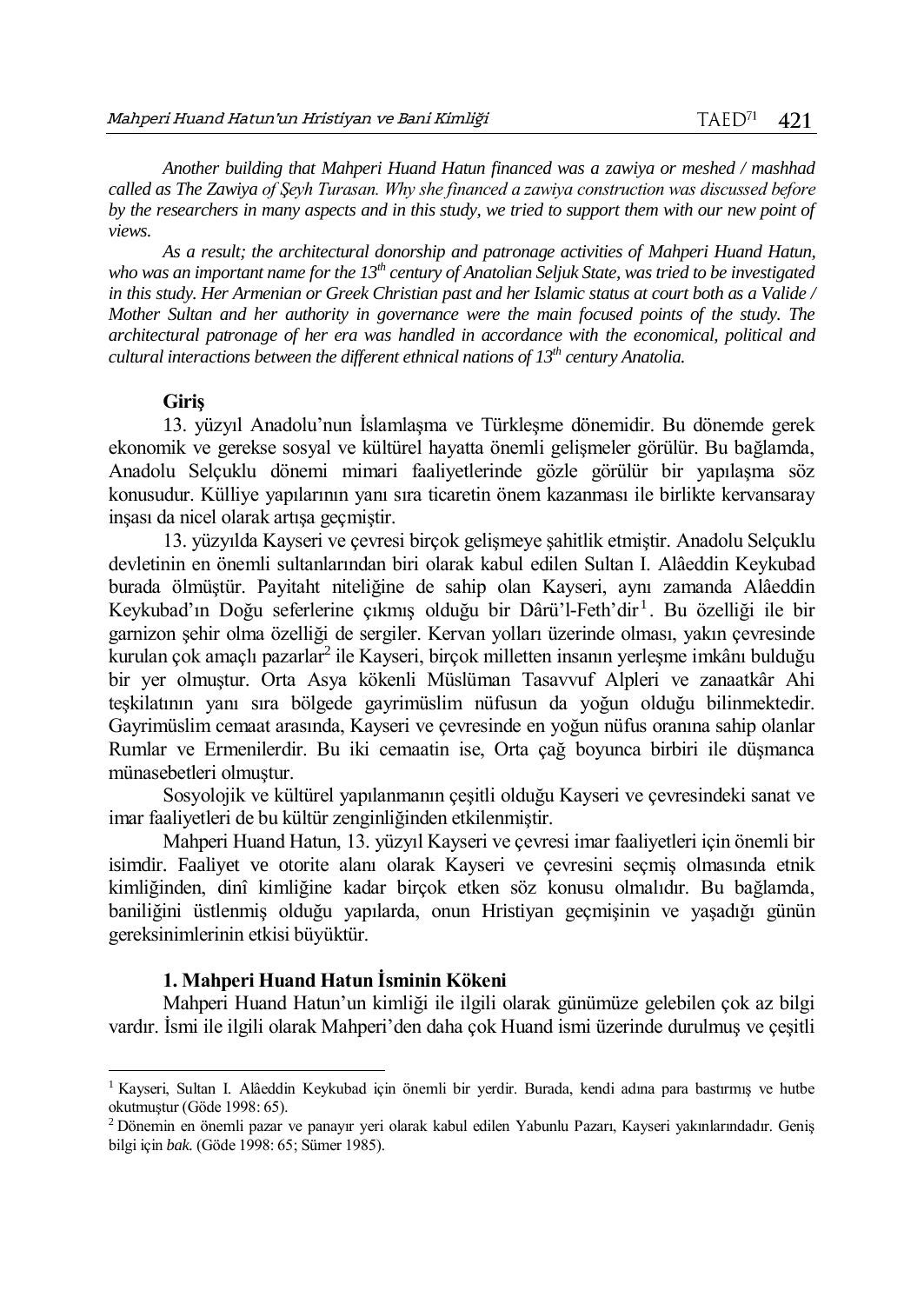görüşler öne sürülmüştür. Kaldı ki, en önemli banilik eseri yine Huand Hatun Külliyesi olarak anılmaktadır.

Huand ismi önermesi için Karamağaralı (1973: 209); Mahperi Huand Hatun'un türbesi üzerinden bir tartışmada bulunur. Huand ismi kökenini, Texier ve Tozer'e gönderme yaparak tartışır. Texier (1849: 58); burada daha önce Hacı Bayram'ın arkadaşlarından Hoven isminde birinin mezarının olduğundan bahsetmektedir. Tozer ise buradaki mezarın Hoven / Hwant isminde bir dervişe ait olduğuna vurgu yapmıştır. Karamağaralı ayrıca cami ve medrese yapılırken burada İslam öncesi döneme ait bir yapı olabileceğini ve burada gömülü kişinin Müslüman halk içinde değerli olduğundan ve türbe inşa edilirken bu kişi ile bir bağ kurulduğundan bahseder.

Yalman (2017: 240); Karamağaralı'nın türbe binasının daha önce bir azize adanan şapel tarzı küçük bir vaftizhane olma ihtimali konusunda görüş bildirmesi üzerinden fikir beyan eder. *Hoven, Khwand, Huand, Honat* isminin etimolojik kökeninden yola çıkar. Ermeniler için önemli bir aziz olan *Yohannes Hovhannes* ile bağlantı kurarak bu azizin Vaftizci Yahya ile aynı kişi olabileceği üzerinde durur.

Mahperi Huand Hatun'un ismi ile ilgili olarak görüş bildiren başka bir isim Işık'tır. Alâeddin Keykubad ile olan evliliğiyle, Mahperi ve daha sonra kocasının ölümü ve oğlunun sultan olmasıyla da Huand ismini almış olması görüşüne katılmadığını ifade eder. *Huand'ın* kelime olarak bir sosyal statü göstergesi olduğunu Ahmed Nazîf Efendi'nin şu sözleri ile destekler;

*"Bugün Hunat olarak söylenen Huvant sözü, Selçuklu ailesi sultanlarına ait özel bir unvandır, ya da Selçuklu ailesinden Hükûmet koltuğuna varis olan kişiye Huvant adının verilmesi eski bir usûl olarak uygulanmıştır. Mahperi Hatun ise, Huvand Alâeddin Keykubat'ın eşi olduğundan kendisine "Huvant Hatun" şöhreti ve şanı verilmiş ve bu cihetle Selçuklu Huvantlarına Huvant Hatun sözü, özel alem (sembol) olmuştur." (Işık 2016: 112-113).*

Diğer taraftan, Mahperi Huand Hatun'un baniliğini üstlendiği yapılarda, Selçuklu sarayında kadınların kullandığı *Saffetü'd-dünya ve'd-din* unvanı ile de karşılaşılır. Selçuklu sarayındaki kadınların saray içerisindeki yeri ve aldıkları unvanların, sultan ile olan akrabalık bağlarına göre bir hiyerarşi dahilinde verildiği bilinmektedir. Sultan yani hanedan ailesiyle kan bağı olan bir kadın *İsmetü'd-dünya ve'd-din* unvanını kullanırken, sultan ile kan bağı olmayan ama sultana bir çocuk vermiş kadınların ise *Saffetü'd-dünya ve'd-din* unvanı ile anıldığı bilinmektedir (Blessing 2014: 492; Redford 2013: 155; Uzunçarşılı 1984: 61).

Son olarak, Mahperi isminin kökenindeki *Mah*, Farsça'da *Ay* demektir. *Peri* ile birlikte *Mahperi* olmuştur (Işık 2016: 112-113).

#### **2. Mahperi Huand Hatun'un Etnik Kimliği**

Mahperi Huand Hatun'un etnik kökeni hakkındaki görüşler farklıdır. Bazı araştırmacı görüşlerine göre Ermeni, bazılarına göre ise Rum kökenlidir.

Birinci el kaynaklardan İbn-i Bibi, kendisinin etnik kökeni ile ilgili bilgi aktarmaz.

Huand Hatun'un Rum olduğunu dile getiren en önemli tarihî kaynak ve isim Aziz b. Mahmud Erdeşir Esterâbadi'dir. Kadı Burhaneddin Ahmed adına 14. yüzyılın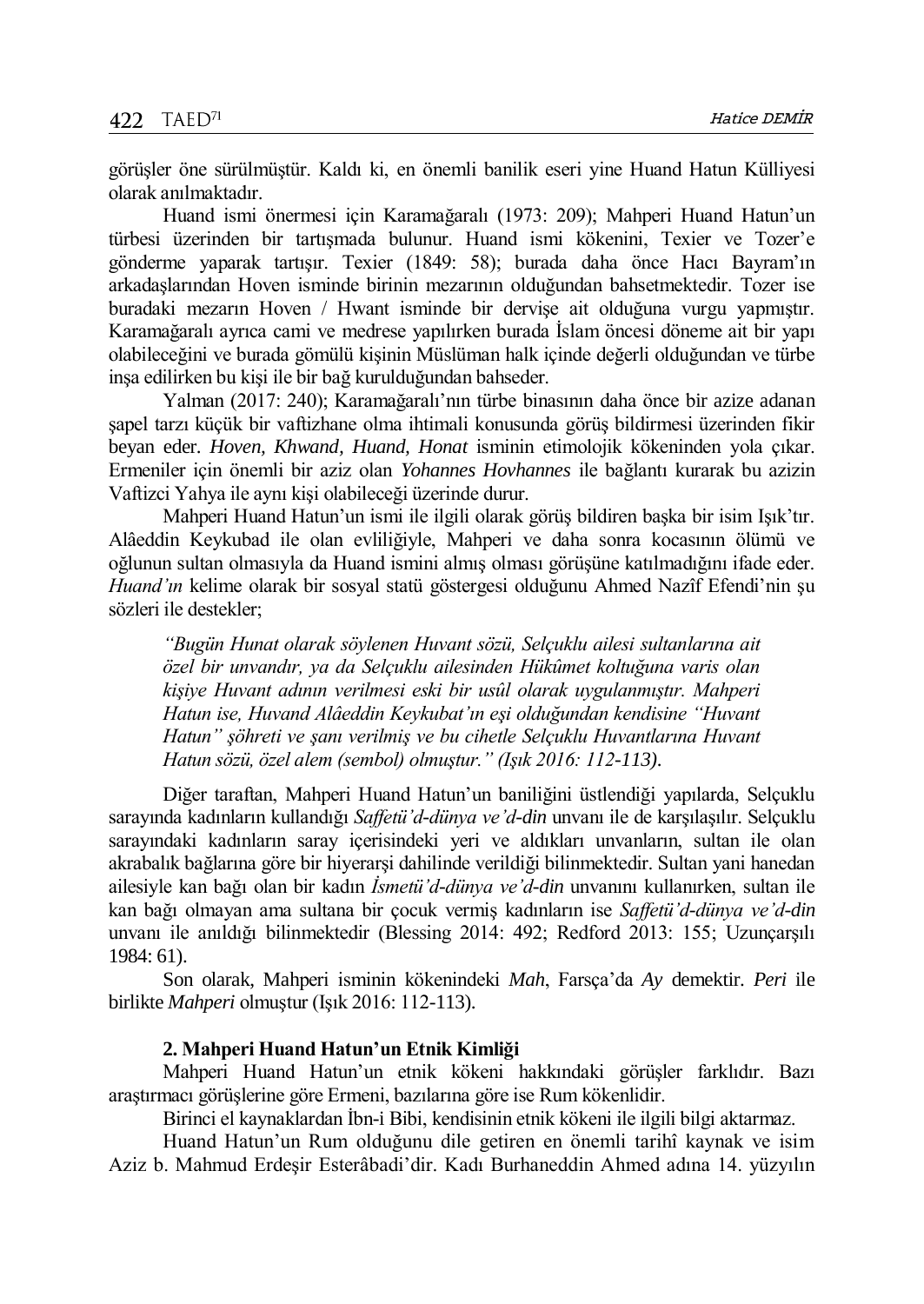son çeyreğinde yazmış olduğu Farsça *Bezm u Rezm* adlı eserinde Mahperi Huand Hatun'un Rum soyundan, güzel ve asil bir kadın olduğundan bahsetmektedir. Esterâbadi; Huand Hatun'u tasvir ederken *rūmīya li-asl* / *Rum asıllı* ifadesini kullandığı sözleri şu şekildedir; (Bekmez 2016: 58; Durukan 2019: 27-28; Esterâbâdî 2014: 55; Hacıgökmen 2012: 113-114).

*"… Hand Hatun, Rum asıllı olup güzel ve soylu bir kadındı. Onun değerinin üstünlüğü, yaptığı iyilikler ve hayırlar, Anadolu'nun çeşitli yerlerinde yaptırdığı medreseler, mescitler, zaviyeler, tekkeler, kervansaraylar, çeşmeler, aşevleri ve daha pek çok eserlerde açıkça görülür ve bugün bu eserler varlığını sürdürmektedir…"* 

Mahperi Huand Hatun'un etnik kimliği ile ilgili yorumlar doğal olarak babası Kir Vard üzerinden yapılır. İlk el kaynaklardan ünlü Ermeni tarihçi Sempad, eseri '*Küçük Ermenistan Krallığı Tarihi*'nde; Kird Vard'ın Adom'un torunu olduğuna değinir. Sempad ayrıca, "*kızın dinî yani Hristiyanlığından dolayı sultan ile bir münasebeti olmamıştır*" ifadesini kullanmıştır (Du Cange 1826: 289-91; Hacıgökmen 2012: 126; Kaymaz, 2014, s. 25; Sempad t.y.: 645; Turan 2010b: 357).

Birinci el kaynaklar dışında, Orta çağ Türk tarihi çalışan Cahen<sup>3</sup> (2001: 53; 1979: 133); Alâeddin Keykubad'ın Alanya'yı fethini anlatırken, şehrin yöneticisi Kir Vard'in, bir Rum olduğunu ifade eder.

Nejat Kaymaz, konuyu başka bir açıdan ele alır. Keykubad'a, Kird Vard'ın kızının verilmediği ihtimali üzerinde durur<sup>4</sup>. Bu görüşünü aşağıda İbn Bibi'den alıntılandığı şekliyle, *kızı* ibaresinin geçmediğini belirterek ortaya koyar.

İbn Bibi'nin (1996: 266); *"… haberciye rıza gösterip gönderdikten sonra önce satın aldığı edepli ve namuslu kadınların seçkinlerinden birini, Muhammed'in (A.S.) şer'i emirlerine uygun hazırlayıp Sultan'ın kutlu hareminin ve uğurlu ailesinin fertleri arasına katılmak için gönderdi…"*

Mahperi Huand Hatun'un babası Kir Vard ile ilgili bir makale yazan Hacıgökmen (2012: 123-124); çeşitli savları ile Kir Vard'ın Ermeni olamayacağı noktasında görüş bildirir. Sempad'ın, Kir Vard'ı Ermeni olarak ifade etmesi üzerinden yola çıkar ve Ermenilerin bu bölgede bir hakimiyet kurma çabası içerisinde olduklarını belirtir. Fakat Selçuklu hakimiyeti öncesi Alanya çevresinde Venediklilerin de bulunduğunu Aldo Brandini örneğini vererek destekler. Ayrıca "Kir" unvanı üzerinden savını güçlendirmeye çalışır. Kir kelimesinin Yunanca; *κύριος / kū́rios / kyrios* yani bey-hâkim anlamına geldiğini ve Bizanslı asilzadeler ile Rum kökenli Trabzon imparatorlarının da bu unvanı kullandığını söyler.

Yalman (2017: 237); Kir Vard'ın Ermeni ya da Rum kimliğini tespit etme noktasında, Mahperi'ye ait olan lahit kapağı üzerinden bir çıkarımda bulunmaya çalışır.

<sup>3</sup> Cahen (1979: 210); Kir Vard'ın ayrıca Akşehir valiliği yapmış olmasına değinir.

<sup>4</sup> Kaymaz (2014: 111-112); Keykubad'ın başka eşleri olduğuna da vurgu yapar ve II. Gıyaseddin Keyhüsrev'in annesinin, Mahperi Huand Hatun olmama ihtimali üzerinde durur. Fakat bu görüşünün güçlü olmadığı noktasında da çekincelerini dile getirir.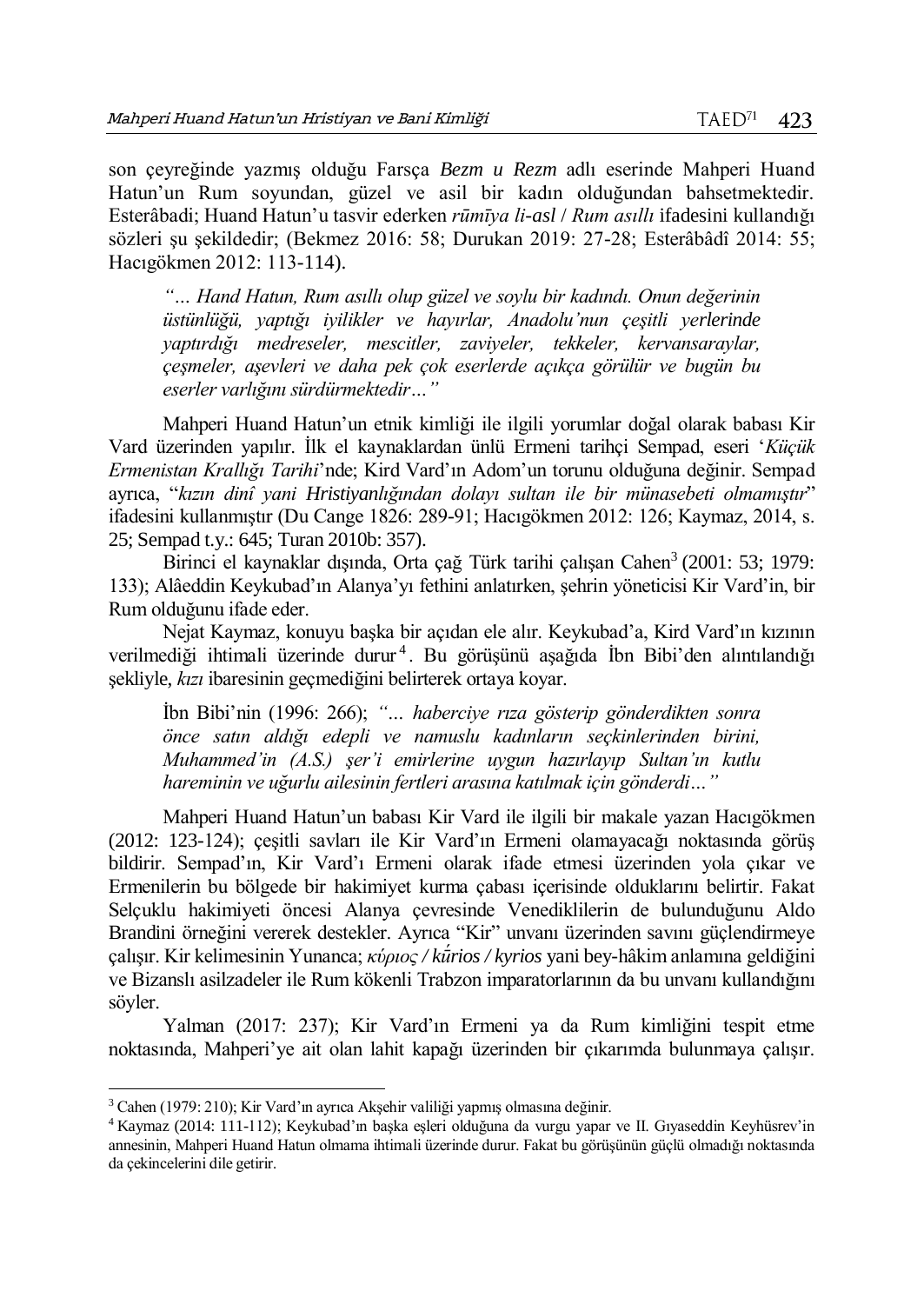Lahit kapağının<sup>5</sup> geç antik döneme ait olabileceğini belirtir ve Hristiyan inancında Lahit ile gömülme ritüeli üzerinden bir açıklamada bulunur. Havariyyun Kilisesinde de benzer defin örnekleri olduğunu, babasının adının *Vard* yani bir Ermeni adı ve lakabının da Yunanca *Kyr* olmasından yola çıkarak hem Bizans hem Ermeni kültür çevresinden etkilenmiş olabileceğini dile getirir. Lahit ile gömülme geleneğine ikinci bir önerme olarak da Batı kökenli olabileceği noktasında fikir beyan eder. Mahperi Huand Hatun'un yaşadığı kültür çevresi ve döneminin Kilikya-Haçlı kültürü etkisi altında olduğunu belirtir ve bu nedenle, Mahperi Huand Hatun' un da bu Batı üslubundaki lahitle gömülme adetlerine aşina olabileceği üzerinde durur.



*Resim 1- Mahperi Huand Hatun Türbesinde Yer Alan Sandukalar (Turgut 2015: 173).*

Mahperi Huand Hatun'un Ermeni kimliği ile ilgili varsayımların diğer bir dayanağını ise Moğollarla olan 1243 tarihli Kösedağ Savaşı sonrası kendisinin ve akrabalarının Kilikya Ermeni Krallığı'na sığınması oluşturmaktadır (Shukurov 2013: 136- 137). Bu bağlamda, zor günlerinde Ermeni Krallığı'ndan sığınma istemesinin temelinde, onun etnik kimliğinin Ermeni olabileceği yönünde görüşler mevcuttur. Ayrıca 1199'da Tarsus'ta Kilikya Ermeni kralı II. Levon'un taht giyme töreninde, Kir Vard'ın adının *Kalonoros Lordu* olarak geçmesi üzerinden de Ermeni kimliği ile ilgili varsayımlarda bulunulmaktadır (Eastmond 2010: 78).

Mahperi Huand Hatun ile ilgili olarak cevap aranan tek soru onun etnik kökeni değildir. Alâeddin Keykubad ile evliliği sonrasında Müslüman olup olmadığı konusu da tartışmalıdır.

<sup>5</sup> Erkiletlioğlu (2006: 241); Huand Hatun'un sanduka kapağının antik döneme ait olduğunu söyler.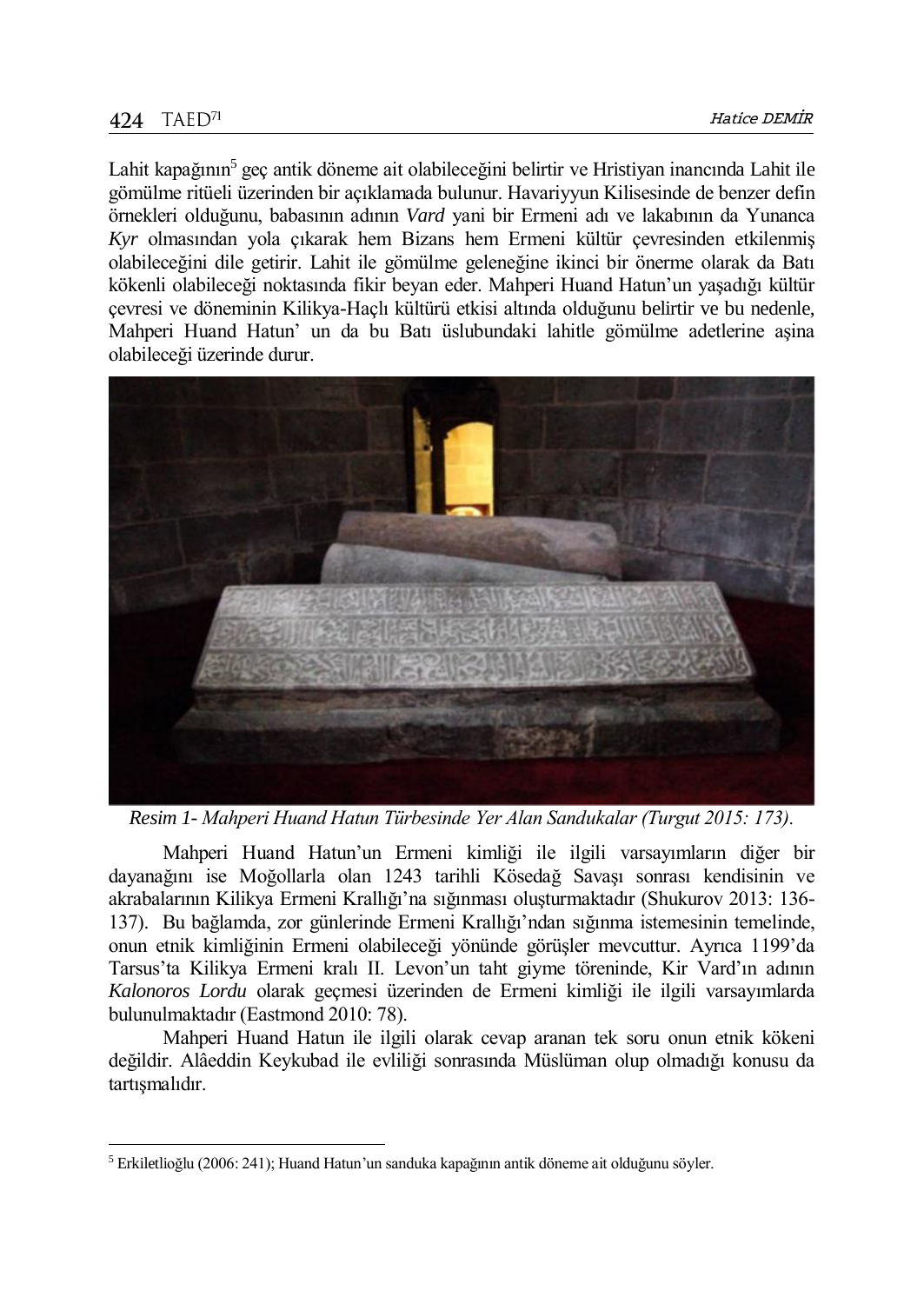Bu tartışmanın odak noktasını ise Konstantinopolis Latin imparatoru II. Baldwin'in, Blanche de Castille'e yazdığı mektupta vermiş olduğu bilgiler oluşturur. Mektupta; İmparatorun yeğeni ile II. Gıyaseddin Keyhüsrev arasında planlanan nikâh sözleşmesinde, kızın dinine müdahale edilmemesi gerektiği noktasında verilen güvenceye dayanak olarak, sultanın annesi Huand Hatun'un da babasının sağlığında Hristiyan inancını devam ettirdiği belirtilmektedir (Bekmez 2016: 59; Du Cange 1826: 290; Durukan 1998: 16; Eastmond 2010: 84; Kaymaz 2014: 25; Turan 2010b: 423, 468; Türkmen 2010: 13) ancak Turan (2010b: 423); Mahperi Huand Hatun için; "*İslâm medeniyeti içinde yaşayan hatun hem ihtida etmiş ve hem de dindarlığı ve hayır işleri ile tanınmıştır*" ifadesi ile devam ederek, Mahperi Huand Hatun'un Müslüman olmasına vurgu yapar.

#### **3.Selçuklu Sarayında Kadınların Banilik Faaliyetleri**

Anadolu Selçuklu Dönemi kadın banilerin faaliyetlerinde dikkat çeken birkaç nokta vardır. Bunlardan ilki, kadınların aile içerisindeki konumudur. Kadınlardan; sultan eşi, azatlı cariye ve konumu belirlenemeyen kadınlara oranla, ailelik bağında sultan-vezir-emir ya da üst düzey bir devlet görevlisinin kan bağı ile soydan gelme akrabalığı öncelenmiştir<sup>6</sup>. Tablo 1'e bakıldığında akrabalık bağı çoğunlukla soya dayalı olarak *kızı olma* şeklindedir. Aşağıda verilen iki tabloda<sup>7</sup> Anadolu Selçuklu döneminde banilik yapmış kadınların toplum içerisindeki konumu, yaptırmış oldukları yapı çeşitleri ve sayıları verilmiştir.

| Anadolu Selçuklu Döneminde Banilik Yapan Kadınlar | Kişi Sayısı | Baniliğini Üstlendikleri Yapı |
|---------------------------------------------------|-------------|-------------------------------|
|                                                   |             | Savıları                      |
| Sultan Esi                                        | 6           | 38                            |
| Sultan Kızı                                       | 10          | 20                            |
| <b>Sultan Torunu</b>                              | 3           | 9                             |
| Saray Mensubu Kadın                               |             |                               |
| Sahib/Vezir Kızı                                  | ↑           | ↑                             |
| Emir Kızı                                         |             |                               |
| Kadı Kızı                                         |             |                               |
| Hacip K <sub>1</sub> z <sub>1</sub>               |             | ↑                             |
| Azatlı Cariye                                     |             | 3                             |
| Konumu Belirlenemeyen Kadınlar                    |             | 5                             |

*Tablo 1: Anadolu Selçuklu Dönemi Kadın Baniler ve Yaptırmış Oldukları Eserleri*

<sup>6</sup> Sümertaş'ın (2008: 84); Osmanlı döneminde kadınların ekonomik gücü ile ilgili olarak vermiş olduğu bilgiler, Selçuklu dönemi kadınları için de fikir sahibi olmamızı sağlar. Osmanlı döneminde kadınların birkaç ekonomik kaynağı vardır. Evlilik esnasında alınan mehir, nafaka ve miras bunlardan en önemlileridir. Anadolu Selçuklu dönemi kadın baniler arasında, en çok kan bağı ile soylu bir aileden gelen ve önemli görevlerdeki kişilerin kızlarının bulunması nedenine bir açıklama getirilmiş olur. Bu bağlamda; Anadolu Selçuklu dönemi kadın baniler arasında, soylu bir aileden olanların, diğerlerine göre daha çok ekonomik özgürlüğe sahip olduğu noktasında bir görüş bildirilebilir.

<sup>7</sup> Tabloların düzenlemesinde, Aynur Durukan'ın belirtmiş olduğu veriler kullanılmıştır. Geniş bilgi için *bak.*  (Durukan 2019: 24).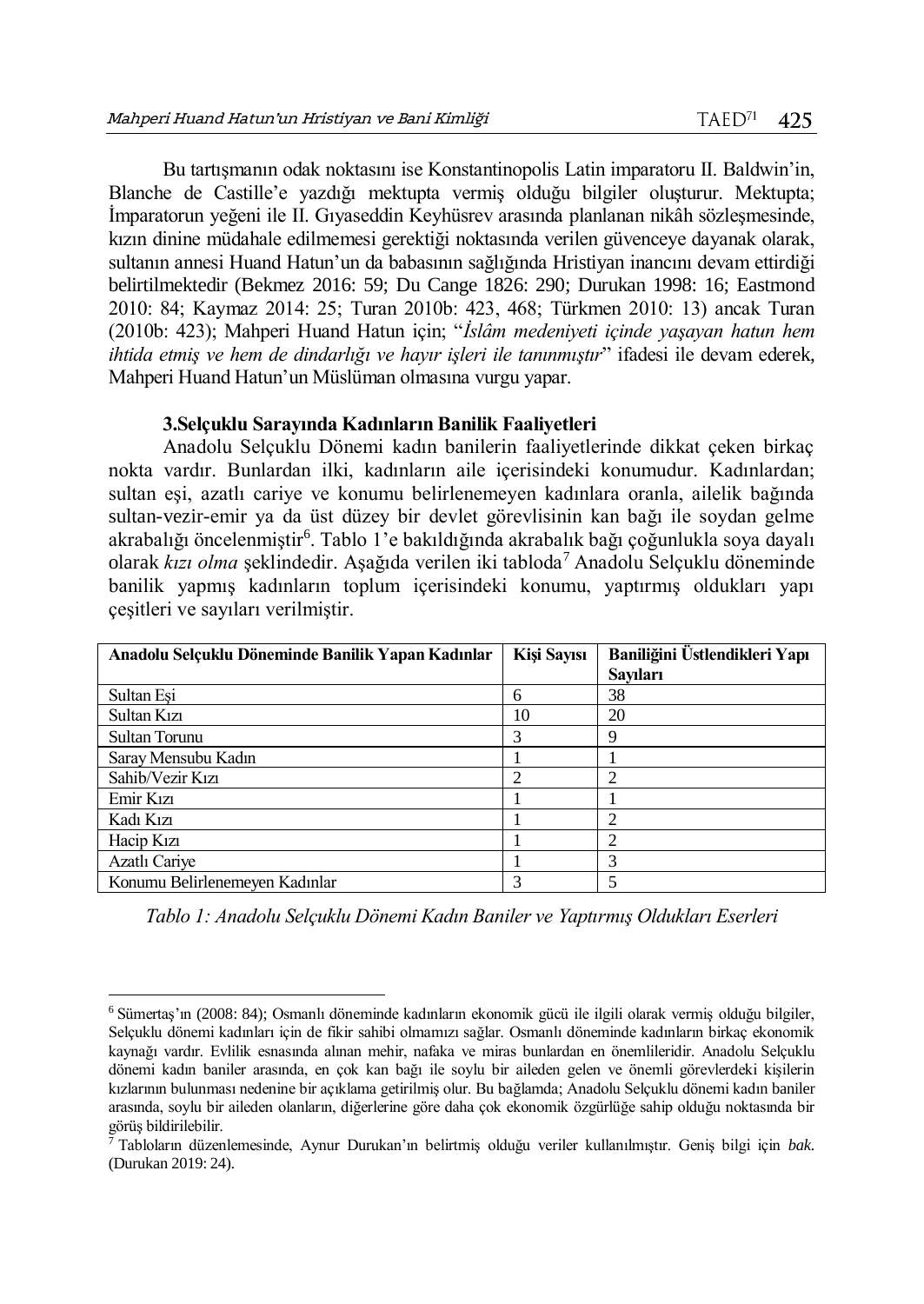| Anadolu Selçuklu Döneminde Kadınların Baniliğini Üstlendiği Yapı Çeşitleri |                |  |  |
|----------------------------------------------------------------------------|----------------|--|--|
| Cami                                                                       | 8              |  |  |
| Çeşme                                                                      | 4              |  |  |
| Darülhuffaz                                                                | $\overline{2}$ |  |  |
| Darülilm                                                                   |                |  |  |
| Darüşşifa                                                                  | $\overline{2}$ |  |  |
| Hamam                                                                      | 5              |  |  |
| Han                                                                        | 3              |  |  |
| Hankâh                                                                     | 3              |  |  |
| Imaret                                                                     |                |  |  |
| Kervansaray                                                                | 11             |  |  |
| Köprü                                                                      | $\overline{4}$ |  |  |
| Köşk                                                                       | 2              |  |  |
| Kütüphane                                                                  |                |  |  |
| Maristan                                                                   | 1              |  |  |
| Medrese                                                                    | 7              |  |  |
| Mescit                                                                     | $\overline{4}$ |  |  |
| Saray                                                                      | 3              |  |  |
| Tekke                                                                      |                |  |  |
| Türbe                                                                      | 18             |  |  |
| Zaviye                                                                     | $\mathfrak{D}$ |  |  |
| Toplam: 20                                                                 | Toplam: 83     |  |  |

*Tablo 2: Anadolu Selçuklu Dönemi Kadın Banilerin Yaptırmış Oldukları Yapı Çeşitleri ve Sayıları*

Tablo 2'de; Anadolu Selçuklu döneminde kadınların yaptırmış oldukları yapıların, çeşitliliği dikkat çekmektedir. Camiden kervansaraya kadar 20 çeşit ve toplam 83 yapıya banilik yapılmıştır. Selçuklu döneminde kadınların yaptırmış oldukları mimari yapılar nicel olarak değerlendirildiğinde, türbeden<sup>8</sup> sonra, sayıca en çok kervansarayların varlığı söz konusudur.

#### **4. Selçuklu Sarayında Sultan'ın Eşi ve Annesi Olarak Gayrimüslim Kadınlar**

Anadolu Selçuklu sarayında gayrimüslim kadın cariyelerin varlığı bilinmektedir. Bunlar içerisinde sultan eşi ve valide sultan olanlar mevcuttur. Örneğin Sultan I. Mesud'un eşi ve II. Kılıç Arslan'ın annesinin<sup>9</sup> Kiev Prensi II. Sviatoslav'ın torunu olma ihtimali yüksektir. I. Gıyaseddin Keyhüsrev'in (1192-1196, 1205-1211) eşlerinden biri, Rum kökenli Manuel Mavrozomos'un kızıdır<sup>10</sup>. Bir diğer kadın bani, I. Alâeddin Keykubad'ın (1220-1237) eşi ve II. Gıyaseddin Keyhüsrev'in annesi Mahperi Huand Hatun'dur. Huand Hatun'un Ermeni ya da Rum kimliği tartışmalıdır. II. Gıyaseddin Keyhüsrev'in (1237- 1246) eşi ve II. İzzeddin Keykâvus'un (1246-1261) annesi Barduliya<sup>11</sup> Hatun bir Rum'dur. Ayrıca, II. Gıyaseddin Keyhüsrev'in, Gürcü kraliçesi Rosudan'ın kızı Tamar ile bir evliliği

<sup>8</sup> Osmanlı öncesi dönemde kadınların banilik faaliyetleri genellikle türbe ile sınırlı iken, Osmanlı döneminde cami ağırlıklıdır (Bates 1978: 245; Sümertaş 2008: 85).

<sup>9</sup> Shukurov (2013: 116); II. Kılıç Arslan'ın annesinin gayrimüslim kimliği varsayımı üzerinde durur.

<sup>10</sup> I. Gıyaseddin Keyhüsrev'in bahsi geçen Rum eşi, Ümmühan / Selçuk Hatun / Sultan Hatun'un da Bizans Tekfurunun kızı olduğu bilinmektedir (Durukan 2019: 25).

<sup>&</sup>lt;sup>11</sup> Shukurov (2013: 117); Prodoulia'nın babasının bir Rum papaz olduğunu belirtir.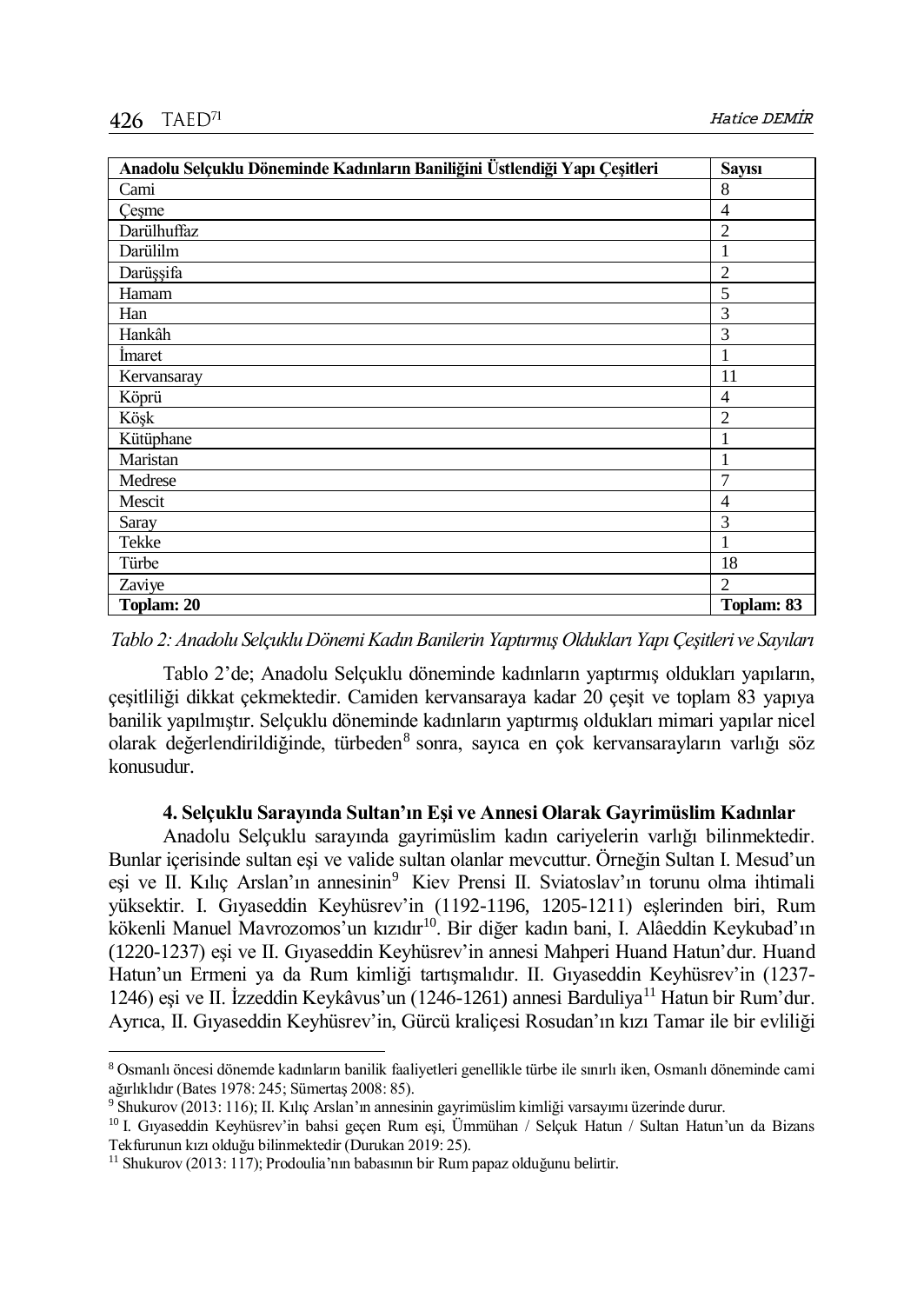olmuştur. II. Gıyaseddin Keyhüsrev'in köle cariyesi ve IV. Rükneddin Kılıç Arslan'ın (1249-1254) annesi de Rum kökenlidir. Diğer taraftan, II. İzzeddin Keykâvus'un eşlerinden birinin de Rum olma olasılığı yüksektir (Shukurov 2013: 116-117).

Selçuklu sarayındaki gayrimüslim valide sultanlar arasında kadınların çoğunluğunun Rum kökenli olması dikkat çekicidir, Rum kökenli valide sultanlar dışında bir Slav ve bir de Gürcü kökenli valide sultan ya da sultan eşi tespit edilebilmektedir<sup>12</sup>.

# **5. Mahperi Huand Hatun'un Banilik Yaptığı Eserleri**

## **5.1. Huand Hatun Külliyesi**

l

Mahperi Huand Hatun'un baniliğini üstlendiği yapı sayısı yaklaşık olarak 11'dir. Bunlardan bir tanesi adını taşıyan külliyesi, bir tanesi zaviye ve geri kalanlar han şeklindedir<sup>13</sup> (Küskü 2013: 13).

Mahperi Huand Hatun'un baniliğini üstlendiği bu yapıların, inşa tarihleri genelde 1238-1240 tarih aralığını kapsar. Bu bilgi ile de tüm banilik faaliyetlerinin eşi Alâeddin Keykubad'ın ölüm tarihinden sonraya denk geldiği görülmektedir. Baniliğini üstlenmiş olduğu en önemli yapısı hiç kuşkusuz ki, kendi ismi ile anılan Huand Hatun Külliyesi'dir. Külliyeyi oluşturan yapıların tarihlendirmesi<sup>14</sup> noktasında farklı görüşler öne sürülmekle birlikte, külliyenin odak yapısı caminin inşa kitabesine göre yapım tarihi 1238'dir.

Mahperi Huand Hatun'un, Hristiyan kimliğine dair savların en çok sorgulandığı yapı olan Huand Hatun Türbesi bu külliye bünyesindedir<sup>15</sup>. Külliyeyi oluşturan yapıların eş zamanlı olmadığı, farklı zamanlara denk geldiği noktasında çeşitli araştırma ve görüşler mevcuttur. Ancak araştırmacıların dikkatini en çok çeken türbenin yeri, girişi, külliye içerisindeki organik bütünlüğü bozması ve türbedeki sanduka kitabesinde Mahperi Huan Hatun'a ithaf edilmiş sıfatlar olmuştur.

<sup>12</sup> Sakaoğlu (2015: 13); Erken Osmanlı Dönemi'nde, benzer örneklerin varlığına değinir. Örneğin Bursa'da banilik yapan saray soylu kadınlar arasında; Sırp ve Bizans prensesleri ile Rum tekfurlarının kızlarının varlığına vurgu yapar.

<sup>&</sup>lt;sup>13</sup> Crane (1993: 11-12); Mahperi Huand Hatun'un banilik faaliyetleri için sadece üç yapısına değinir. Bunlar; Huand Hatun Külliyesi ve Tokat Zile, Yozgat Akdağmadeni kervansaraylarıdır.

<sup>14</sup> Gabriel (1931: 39-40); külliyede, ilk caminin yapıldığını söyler. Karamağaralı (1976: 209-213); yapıdaki elemanların farklı evreleri olduğunu, medresenin olasılıkla daha önceden Keykubad zamanında başlanmış bir medreseye eklenmiş olabileceğini, İslamiyet öncesi dönemde türbenin olduğu yerde ise, bir Hristiyan kült yapısının, muhtemelen bir vaftizhane olabileceği iddiasında bulunur. Akok (1968: 6-7); hamam binasının daha erken olabileceğini, cami ve medresenin birlikte inşa edildiğini ancak türbenin yapıya sonradan eklendiğini söyler. Blessing (2014: 491); yapı elemanlarından medrese ve hamama ait bir kitabe olmadığı için külliye elemanlarının yapım evrelerine ait bilgilerin eksik olmasına vurgu yapar. Türbe içerisindeki üç sandukanın (Mahperi, Selçuk Hatun ve diğeri) farklı zaman evrelerine işaret ettiğini söyler. Çam (2019: 76); türbenin Osmanlı Tahrir Defterleri'nde geçmemesi ve türbe ile ilgili bir görevli tevcihinin bulunmamasını, türbenin yapıya daha sonra eklenme yapılmış olabileceğini ifade eder. Tuncer (1986: 159); türbenin, Mahperi Huand Hatun'un hayatta olduğu bir dönemde inşa edilmiş olduğu düşüncesini savunur. Durukan (2019: 29); yapıda kitabelerin olmaması konusunda farklı bir noktaya dikkat çeker. Bu çapta anıtsal ve büyük programlı bir külliyenin, saray örgütlenmesi dışında planlanmış olmasının mümkün olmadığına değinir.

<sup>15</sup> Karamağaralı ile başlayan *Huand* adının etimolojik ve tarihî geçmişini Hristiyan inanç kökenlerine dayandırma sorunsalı daha sonra başka araştırmacılar tarafından da farklı açılardan ele alınmıştır. Araştırmacı Durukan (2019: 27), Yalman'ın, külliyenin banisi Mahperi'nin çifte kimliğinin, (Hristiyan ve Müslüman) yapının imar faaliyeti sürecinde etkili olduğu görüşünü, külliyenin işlevsel-mimari-süsleme özelliklerinin desteklemediği fikrinden yola çıkarak kabul etmemektedir.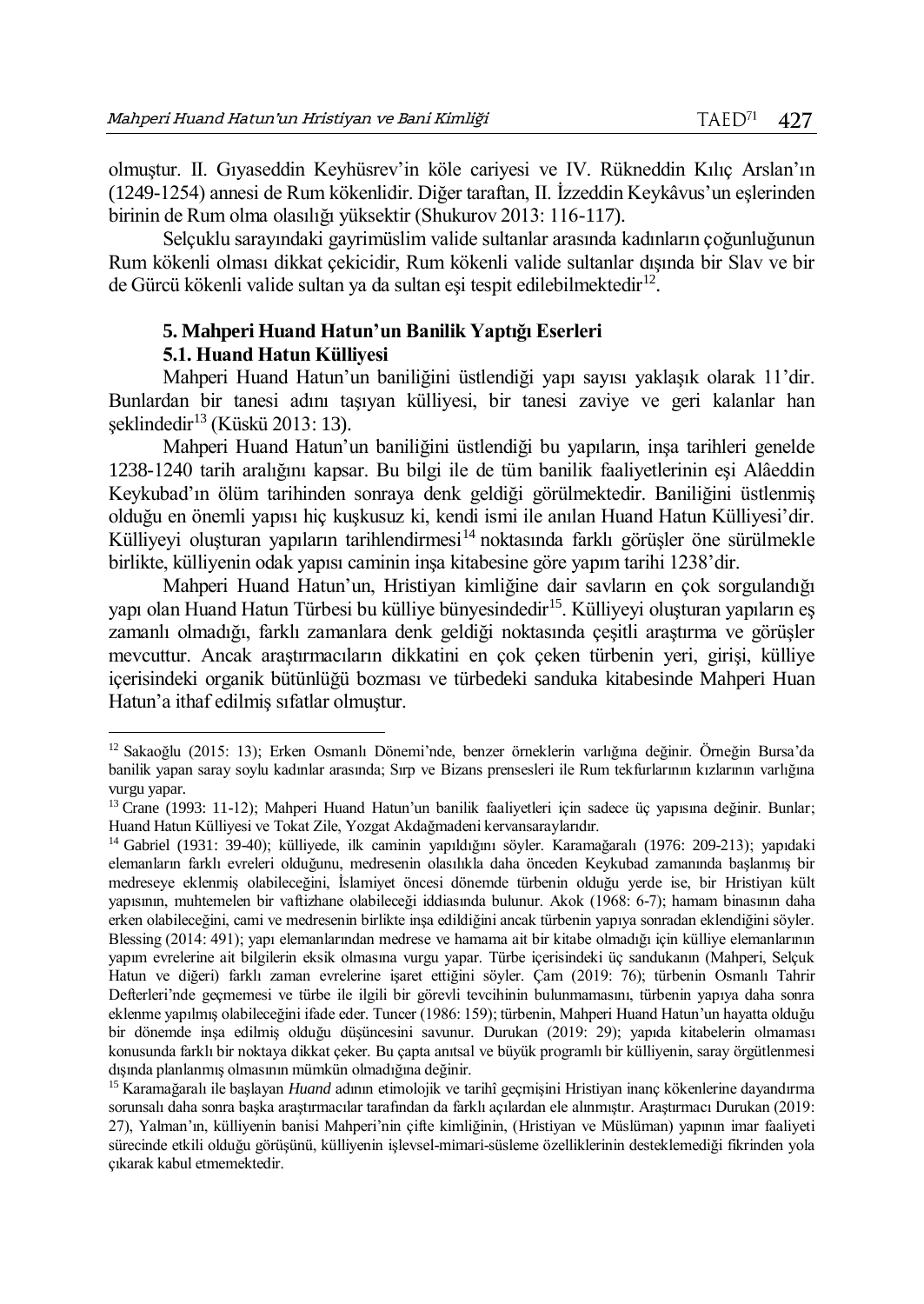

*Resim 2- Kayseri Mahperi Huand Hatun Külliyesi (Hatice Demir Arşivi, 2010)*

## **5.2. Şeyh Turasan Zaviyesi**

13. yüzyılda tasavvuf şeyhlerinin, tasavvufî faaliyetlere bağlı olarak mimari yapılanma için en çok tercih ettiği şehirler arasında Konya, Sivas ve Kayseri vardır (Ocak 1978: 254). Kayseri bu bağlamda, zaviye yapılanması adına önemli merkezlerden birisi olmuştur. Örneğin, 16. yüzyıl Osmanlı tahrir defterlerine göre Kayseri ili genelinde zaviye sayısı 20 ile ilk sırada iken, ikinci sırada yer alan Erzincan'daki zaviye sayısı sadece 10 tanedir. Buradan da Kayseri'nin hem Selçuklu hem de Osmanlı dönemi için ne kadar önemli bir zaviye yapılanma merkezi olduğu sonucunu çıkartabiliriz<sup>16</sup>.

Şeyh Turasan Zaviyesi, Mahperi Huand Hatun'un Kayseri'de baniliğini üstlenmiş olduğu bir diğer eseridir (Çayırdağ 1980: 271) $^{17}$ .

Yapının; zaviye ya da meşhed / şehitlik amaçlı olduğuna dair bir sorunsal mevcuttur. Çayırdağ (1980: 275-277); zaviyenin günümüze gelen kitabesinde yapı ile ilgili olarak şehitlik / meşhed ibaresi kullanılırken, vakfiyesinde Şeyh Turasan isminin de geçtiği bir zaviye binası olarak kayıtlarda yer aldığına değinir. Çayırdağ, kitabe ve vakfiye üzerinden tartışmada bulunur. Vakfiyede belirtilen Şeyh Turasan'ın, Huand Hatun'un çağdaşı bir şeyh olduğuna değinir. Kitabede bahsi geçtiği gibi şehitlik denen yapının, vakfiyede zaviye olarak geçmesine de bir açıklama getirmeye çalışır. Muhtemelen burada daha önce var olan bir zaviye yerine yenisinin inşa edilmiş olma ihtimali üzerinde durur.

<sup>16</sup> Geniş bilgi için *bak.* (Ocak 2006: 255).

<sup>17</sup> Yapının vakfiyesi Fatma Hatun ile Mahperi Huand Hatun'a aittir (Durukan 2019: 26).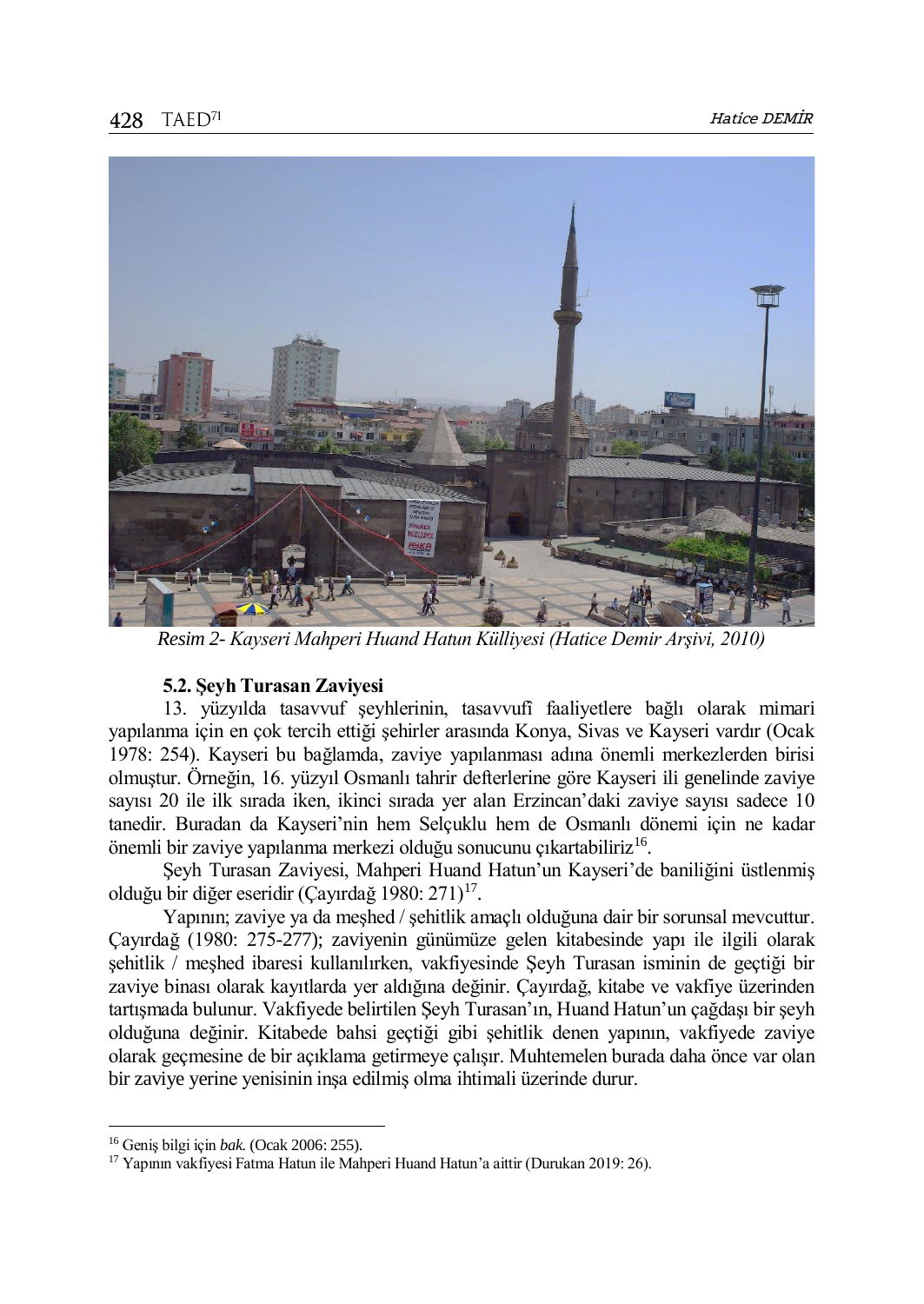

*Resim 3- Şeyh Turasan Zaviyesi Doğu-Güney Cephe Görünümleri (Turgut 2015: 182)*

Yalman (2017: 242-244); Mahperi Huand Hatun'un banilik yaptığı mimari sınıflama üzerinden bir soru sorar ve neden Şeyh Turasan Zaviyesi gibi bir yapının baniliğini üstlenmiş olabileceği sorusuna cevap bulmaya çalışır. Osman Turan <sup>18</sup> ve Danişmend Gazi destanına atıflar vererek tartışmasını başlatır. Turasan'da geçen Hasan'ın Danişmend Gazi'ye, Türk seferleri esnasında eşlik eden bir kişiye ait olma ihtimalinden bahseder. Bölgenin hac ve ziyaret bölgesi olmasına değinir. Bu bölgenin ve Şeyh Turasan'ın ziyaret bölgesi olmasının Huand Hatun için önemli olabileceği noktasında görüş bildirir ve Tur Hasan'ın daha çok tarihî kimliği üzerinden yola çıkarak, kendisinin (Mahperi Huand Hatun) de bu şekilde anılmak isteme arzusu içerisinde olabileceği üzerinde durur.

## **5.3. Mahperi Huand Hatun'un Yaptırmış Olduğu Hanlar**

Huand Hatun'un baniliğini üstlenmiş olduğu hanlar; 1238-1239 tarihli Tokat-Zile yolu üzeri, Pazar ilçesi civarındaki Hatun Hanı, 1239 tarihli Yozgat Akdağmadeni Karamağara Çinçinli Sultan Hanı'dır. Ayrıca, 1239-1240 tarih aralığını kapsayan dört hanın daha banisi olduğu düşünülmektedir<sup>19</sup>. Bu hanlar; Kayseri-Amasya yolundaki Çekereksu, Sivas-Tokat yolu Artova yakınındaki Tahtoba, Sivas-Amasya yolu Yıldızeli yakınında Çiftlik Han ve Pazar-Tokat yolu Sungurköy yakınındaki İbibse Han'dır (Çayırdağ 1980: 275; Durukan 1998: 16-18; Erdmann 1961: 205; Turgut 2015: 70-92).

Durukan (1998: 17); Mahperi Huand Hatun'un inşa ettirmiş olduğu hanların yer seçimi üzerinden görüş bildirir. Eşi Keykubad'ın sağlığında Doğu Anadolu-Konya-Alanya-Antalya yolu üzerinde inşa faaliyetine önem verildiğini, ancak Mahperi zamanında Sinop-Konya yol güzergahına daha çok ağırlık verildiğini ifade eder.

<sup>18</sup> Geniş bilgi için *bak.* (Turan, 2010b: 118, 151-158).

<sup>19</sup> Aynur Durukan (1998:18); hanları, araştırmacı K. Erdmann'a atıf vererek açıklar.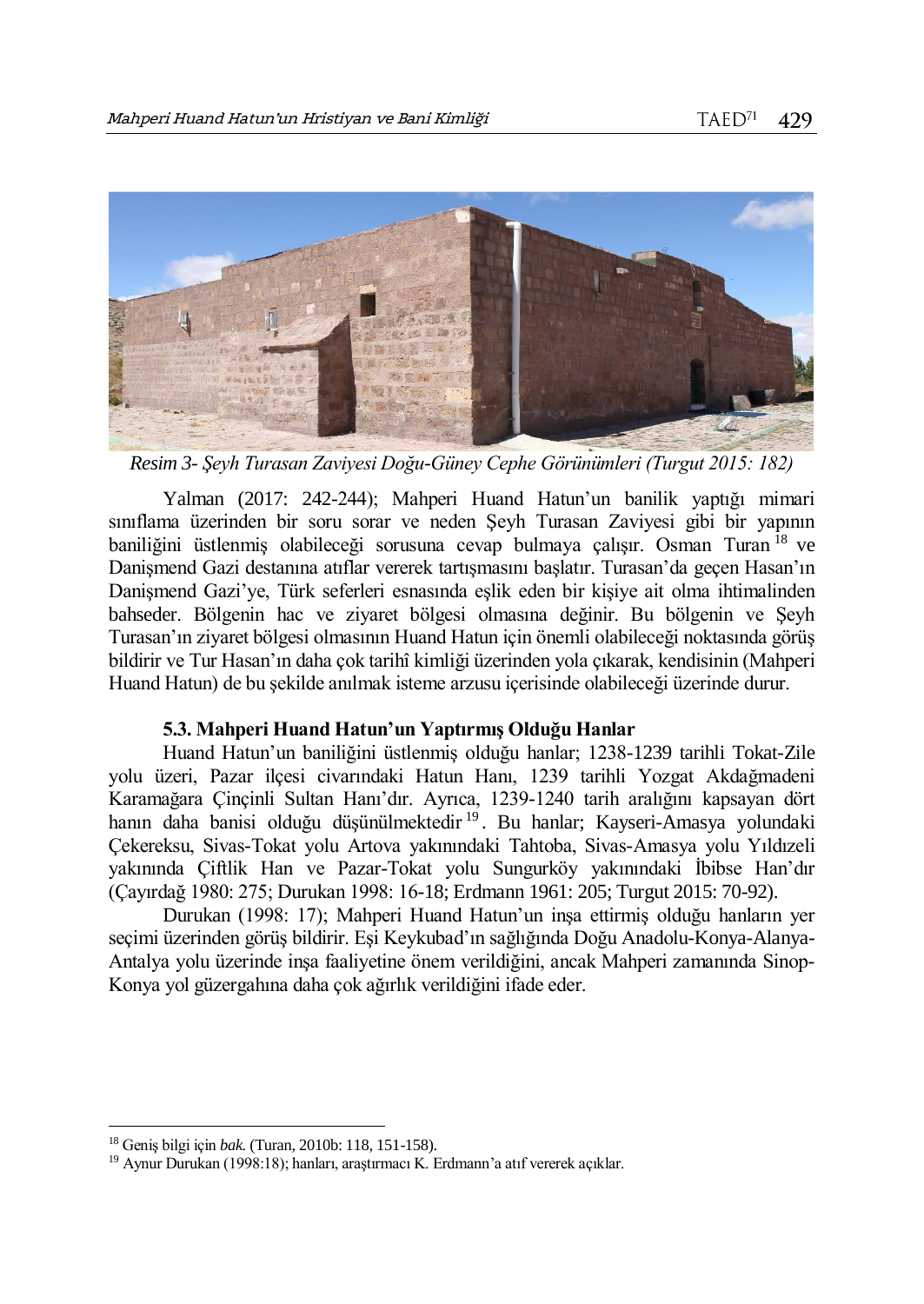

*Resim 4- Mahperi Hatun Kervansarayı, Tokat İli Pazar İlçesi (Sunay 2007: 255)*

### **Değerlendirme ve Sonuç**

Mahperi Huand Hatun'un Hristiyan kimliği ve baniliği arasındaki etkileşimin incelendiği bu makalede, onun Hristiyan geçmişinin Selçuklu Sarayı imar faaliyetleri üzerindeki etkisi çalışılmıştır. Banilik faaliyetleri içerisinde bir külliye, bir zaviye ve altı han vardır. Baniliğini üstlenmiş olduğu yapıların hemen hemen hepsi, araştırmacılar tarafından farklı açılardan ele alınıp irdelenmiştir. Bu çalışmada amaçlanan ise daha önce yapılan çalışmalar üzerinden yola çıkarak yeni bakış açıları ortaya koymak olmuştur.

Mahperi Huand Hatun'un banilik faaliyeti için seçmiş olduğu bölge, Kayseri ve yakın çevresidir. Bu bağlamda, Mahperi'nin bu kadar devingen bir tarihî süreçte, etnik ve dinî çeşitlilikten oluşan ve ikincil konumda bir payitaht şehir olarak kabul edilen Kayseri'de kalması, Dârü'l *Mülk* Konya'da tek bir imar faaliyetinde bulunmaması, en önemli yapılarını Kayseri ile yakın çevresinde yaptırması, nüfuz ve otorite alanı olarak burasını seçmiş olması düşündürücüdür. Bu bağlamda 13. yüzyıl Kayseri'si ve çevresine; dinî, ekonomik, siyasi ve etnik açıdan bakmak yerinde olacaktır.

11. yüzyılda Türklerin Anadolu içlerine doğru yerleşmeye başladığı dönemde, Kapadokya ve çevre bölgedeki Hristiyan halkın da varlığını sürdürdüğü gözlemlenmektedir. Bu bağlamda, pagan ve Hristiyan döneme ait inanç ve kült niteliğindeki aziz mezarlarının, zamanla evliya / derviş türbelerine dönüştürüldüğü bilinmektedir (Kuban 1965: 89; Yinanç 1944: 156). Örneğin, Anadolu'da hem Müslümanlar hem Hristiyanlar için önemli olan isimlerden birkaçı Aziz Georgios, Aziz Nikolaos ve Aziz Haralambos'tur. Anadolu'da Aziz Georgios'a ait kült merkezlerinin daha sonra Hıdır / Hızır ile özdeşleştiği ve bu isimle varlığını sürdürdüğü bilinmektedir<sup>20</sup>. Örneğin, 13. yüzyıl sonuna tarihlenen ve Kapadokya Ihlara Vadisinde yer alan Kırk Dam Altı Kilise olarak da bilinen kilise, Aziz Georgios'a adanmıştır. Kilise kitabesinde Sultan II. Mesud'un adı geçmekte ve bani panosunda hem II. Mesud

<sup>20</sup> Hızır-İlyas kültü ve Aziz Georgios kültü geniş bilgi için *bak.* (Döğüş 2015: 91-92; Hasluck 2012: 117; Ocak 2012: 138-142).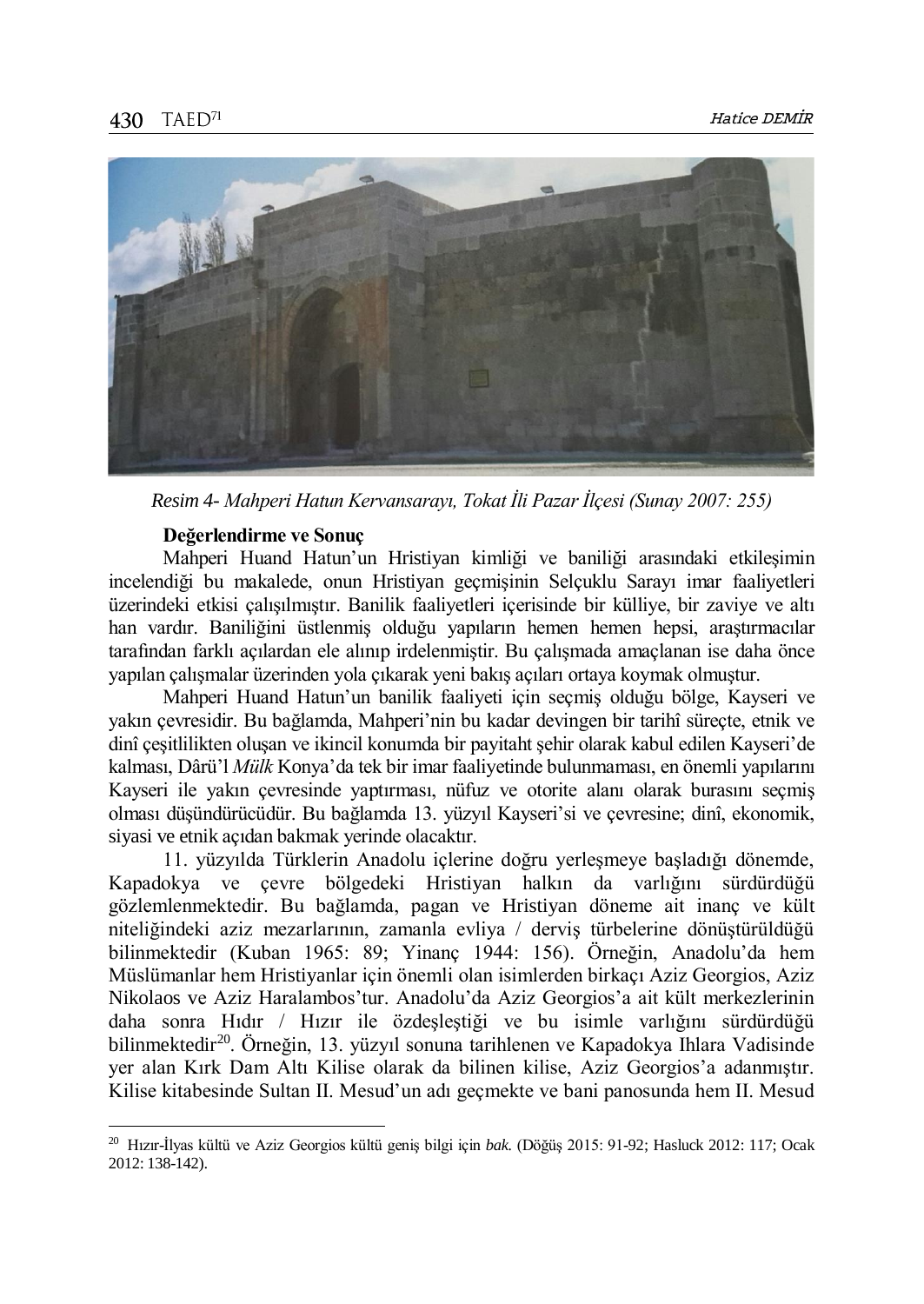hem de yapının banisi Gürcü asıllı Tamar yer almaktadır. Bu bağlamda Aziz Georgios'un hem Müslümanlar hem de Hristiyanlar için kabul görmüş biz aziz olduğu sonucunu çıkarmak mümkündür. Diğer bir örnek ise Antalya Hıdırlık Kulesi'dir. Antalya'nın simge yapılarından birisi olarak kabul edilen Hıdırlık Kulesi'nin Orta Bizans döneminde Aziz Georgios'a adanan bir şapel olduğu kabul edilmektedir<sup>21</sup>. Kule, zaman içerisinde *Hıdırlık* olarak anılagelmiştir. Başka bir örnek ise Aziz Haralambos ile özdeşleşen Hacı Bektaş-ı Veli Türbesi'dir. Türbenin, Selçuklu ve Osmanlı dönemlerinde hem Hristiyanlar hem Müslümanlar tarafından ziyaret edildiği bilinmektedir<sup>22</sup>. Bu bağlamda, Huand isminin kökeni ile başlayan ve Huand Hatun türbesinin daha önce bir Hristiyan azize ait bir şapel ya da vaftizhane olabileceğine dair öne sürülen fikirlerin geçerliliği kabul edilebilir. Türbe planına bakıldığında, yapının sekizgen planlı olması da vaftizhane tipolojisinde görülen oktogonal / sekizgen planı hatırlatması adına da dikkate değerdir.

Bunlara ek olarak, Selçuklu döneminde bölgede Müslüman nüfusun yanı sıra gayrimüslim nüfusun da yadsınamaz derecede çok olduğu bilinmektedir. Kayseri ve çevresini içine alan Kapadokya Bölgesi, tarihî süreç içerisinde birçok kez nüfus mübadelesine maruz kalmıştır. Bizans yönetiminin uygulamış olduğu zorunlu göç politikası sonucu, Doğu Anadolu'da yaşayan 40.000 civarında Ermeni, Sivas ve Kayseri civarına yerleştirilmiştir. Özellikle Rumların Balkanlara zorunlu göçü ile birlikte, bölgede Rum nüfusu azalmıştır. Selçuklular devrinde şehir nüfusunun çoğunluğunu Müslüman halk oluşturmakla birlikte, bölgede Rum nüfustan daha çok Ermeni nüfusun varlığı söz konusudur (Akşit 1997: 9; Sevim 1983: 9; Togan 1981: 209; Turan 1969: 155-161; Turan 2010b: 351; Vryonis 1971: 198).

Diğer taraftan Cahen (2001: 159); Mahperi'nin oğlu II. Gıyaeddin Keyhüsrev'in (1237-1246) meliklik yaptığı şehir Erzincan'ın Türk döneminde de Ermeni nüfusu ağırlık bir kent olarak devam ettiğine değinir. Ayrıca Bizans yönetiminin göç politikası uyarınca Kapadokya'daki Ermenilerin Erzincan'a yerleştirildiğinden ve Türk döneminde de bölge Ermenilerinin bir bölümünün, güneye Kilikya'ya göçe zorlandığından bahseder. Alâeddin Keykubad'ın oğlu Keyhüsrev'i Erzincan'a melik olarak göndermesinde, annesinin etnik kimliği ile ilgili olarak bir bağlantı kurmak elbette zordur ancak Keykubad'ın, oğlu Keyhüsrev'i Ermeni nüfusa sahip bir şehir olan Erzincan'a melik olarak göndermesinde, annesinin Ermeni olup olamayacağı ve Ermeni ise bu kimliğinin şehirdeki meliklik sürecinde etkin olup olmadığı şeklinde bir soru da sorulabilir. Bu bağlamda, yukarıdaki bölümlerde de irdelendiği gibi, Mahperi Huand Hatun Külliyesi bünyesindeki yapılardan, türbenin daha önceki işlevinde ve Huand isminin kökeninde, bir Hristiyan azizin varlığının olduğu düşüncesi bir kez daha kuvvetlenir. Mahperi Huand Hatun'un etnik kimliği de bu noktada önemlidir. Rum ya da Ermeni olup olmadığı tartışmaları elbette henüz açıklığa kavuşmamıştır. Ancak her iki durumda da Kayseri'de yaşayan ve birbirine düşman iki gayrimüslim topluluk, Ermeniler ve Rumlar arasında, Valide Sultan olduğu andan itibaren, Rum kimliği ile

<sup>21</sup> Antalyalı bir Rum olan Danieloğlu, kulenin içerisinde aziz resimleri olduğundan bahseder. Geniş bilgi için *bak.*  (Danieloğlu 2010: 140). Ayrıca Hıdırlık Kulesi ile ilgili olarak geniş bilgi için *bak.* (Alp 2005).

<sup>22</sup> Geniş bilgi için *bak.* (Balıvet 2000: 25).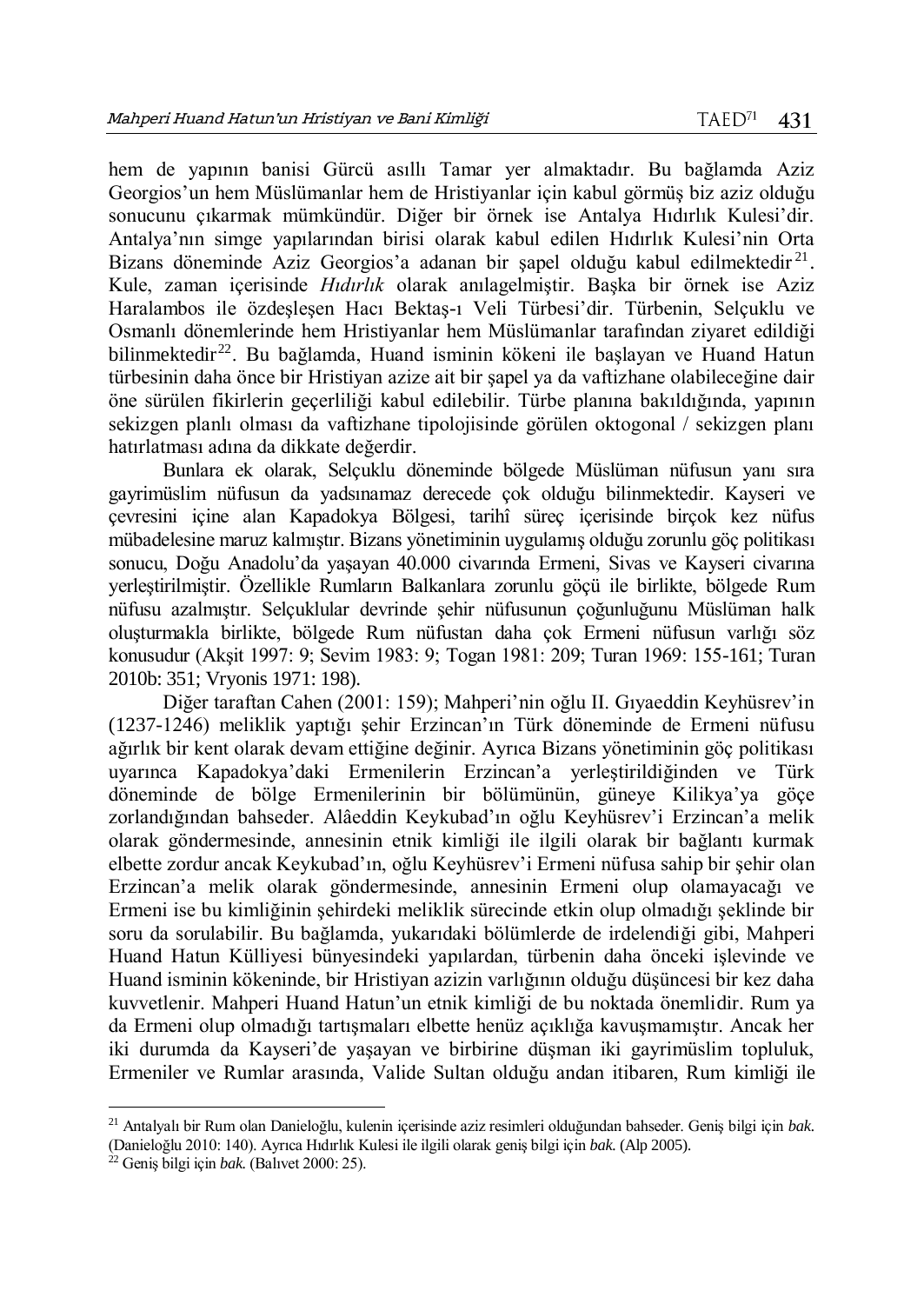Ermenilerin, Ermeni kimliği ile de Rumların düşmanca tutumlarına maruz kalacağının da farkında olmalıdır. Bu bağlamda, eşinin ölümü sonrası yaptırmış olduğu külliyede, yapılarının fonksiyonu kadar yer seçimi de hiç kuşkusuz ki bilinçli bir şekilde yapılmış olmalıdır. Dolayısıyla türbenin her inanç kesimi için saygı duyulan bir isme ait olması savı akla çok yatkındır.

Mahperi Huand Hatun'un baniliği üstlendiği yapılara bakıldığında, nicel olarak hanların sayıca fazla olması dikkat çeker. Hanların yer seçiminde, Kayseri ve çevresinin tercih edilmesinde birden çok neden etken olmalıdır. Bu nedenler aşağıda irdelenmeye çalışılmıştır.

Kayseri ve çevresini içine alan bölge, çağlar boyunca çok önemli ticaret yollarına ev sahipliği yapmıştır. Anadolu Selçuklu dönemi kervan yolları güzergâhı içerisinde yine Kayseri ve çevresinin çok önemli bir yeri olduğu gözlemlenir. Bu yollardan ilki, güneyde Ayas'tan başlar ve Gülek Boğazı-Kayseri-Sivas-Erzincan-Erzurum-Malazgirt-Hoy-Tebriz'e kadar uzanır. Bu yol üzerinde çok sayıda kervansarayın varlığı bilinmektedir<sup>23</sup> (Erdmann 1961; Tanyeli 1987: 35; Turan 1946: 474-475). Diğer önemli bir yol olan Doğu-Batı yolu ise, Antalya ve Alaiye'den başlayıp, Konya-Aksaray-Kayseri-Sivas-Erzincan-Erzurum'dan İran ve oradan da Türkistan'da son bulmaktadır (Turan 1946: 474).

Turan (1946: 474); Ayas Limanı ve Ermeni Krallığı'nın özellikle Moğol yönetimi esnasında önem kazandığına vurgu yapar. Bu bağlamda, Mahperi Huand Hatun'un baniliğini üstlenmiş olduğu hanların, bahsi geçen yollar üzerinde olması ve Moğol istilası esnasında Kayseri'den kaçıp Kilikya Ermeni Krallığına sığınması <sup>24</sup> düşündürücüdür. Yukarıda da bahsedildiği gibi, II. Gıyaseddin Keyhüsrev'in melikliği için seçilen şehrin de Ermeni nüfusun ağırlıklı olarak yaşadığı Erzincan olması, Mahperi'nin; Rumlardan daha ziyade, Ermeniler ile daha çok bağlantısı olduğunu göstermektedir.

Kayseri'nin gerek kervan yolları üzerinde ve gerekse etrafında pazar ve panayır yeri gibi kültür ve ticaret merkezlerinin yakınında olması, bölgede farklı etnisiteye mensup insanların yerleşim alanı bulmasını kolaylaştırmıştır. Özellikle Türk fetihleri ile birlikte, Türkmen gazi ve şeyhlerinin bölgede sıkça görüldüğü bilinmektedir.

Huand Hatun'un da yaşadığı dönemleri kapsayan 13. yüzyıl Anadolu'nun Türkleşme ve İslamlaşma dönemidir <sup>25</sup> (Vryonis 1973: 136-137). Kayseri, 13. yüzyıl tasavvuf

<sup>&</sup>lt;sup>23</sup> 13. yüzyılda Antalya-Sinop kervan yollarının doğusunda kalan Selçuklu şehirleri gelişmişlik özelliği gösterirler (Tanyeli 1987: 35; Turan 1946: 474-475).

<sup>&</sup>lt;sup>24</sup> Mahperi Huand Hatun; kızı, gelini, hazinesi ve hizmetçileriyle birlikte Kilikya Kralı Hatum'un babası Baron Konstantin'den sığınma talebinde bulunmuştur. Kralın babası Pali ise Mahperi Huand Hatun ve maiyetini Moğol yönetimine teslim etmiştir. Bu teslim etme olayı için iki rivayette bulunulur. İlki; Moğolların bizzat Pali'ye elçi gönderip Mahperi Huand Hatun ve maiyetinin teslim edilmesini istemesi şeklinde iken, ikincisi, Pali'nin bizzat kendisinin Moğollara elçi gönderip teslim etmesi ile olmuştur (Bar Hebraeus 1976: 407-408).

<sup>25</sup> Crane (1993: 4-5); 13. yüzyılda Selçuklu sanatında nicel bir artış olduğuna ve imar faaliyetlerinin finanse edilmesinin genelde üst sınıf ve hanedan mensuplarına ait olduğuna dikkat çeker. Crane (1993: 7, 28); özellikle 13. yüzyılda kervansarayların nicel olarak artmış olmasına vurgu yapar. Eğridir-Alanya arasındaki hanların çoğunluğunun 1215-1243 tarihleri arasında inşa edilmiş olması bu bağlamda önemlidir. Bu hanlar şu şekildedir; Evdir Han (1215-1219 / I. İzzeddin Keykâvus), Alara Han (1231-1232/I. Alâeddin Keykubad), Eğridir Han (1237- 1238 / II. Gıyaseddin Keyhüsrev), İncir Han (1238-1239 / II. Gıyaseddin Keyhüsrev), Şarapsa Han (II. Gıyaseddin Keyhüsrev), Konya-Aksaray Sultan Hanı (1228-1229 / I. Alâeddin Keykubad), Kayseri-Sivas Sultan Hanı (1232- 1236 / I. Alâeddin Keykubad).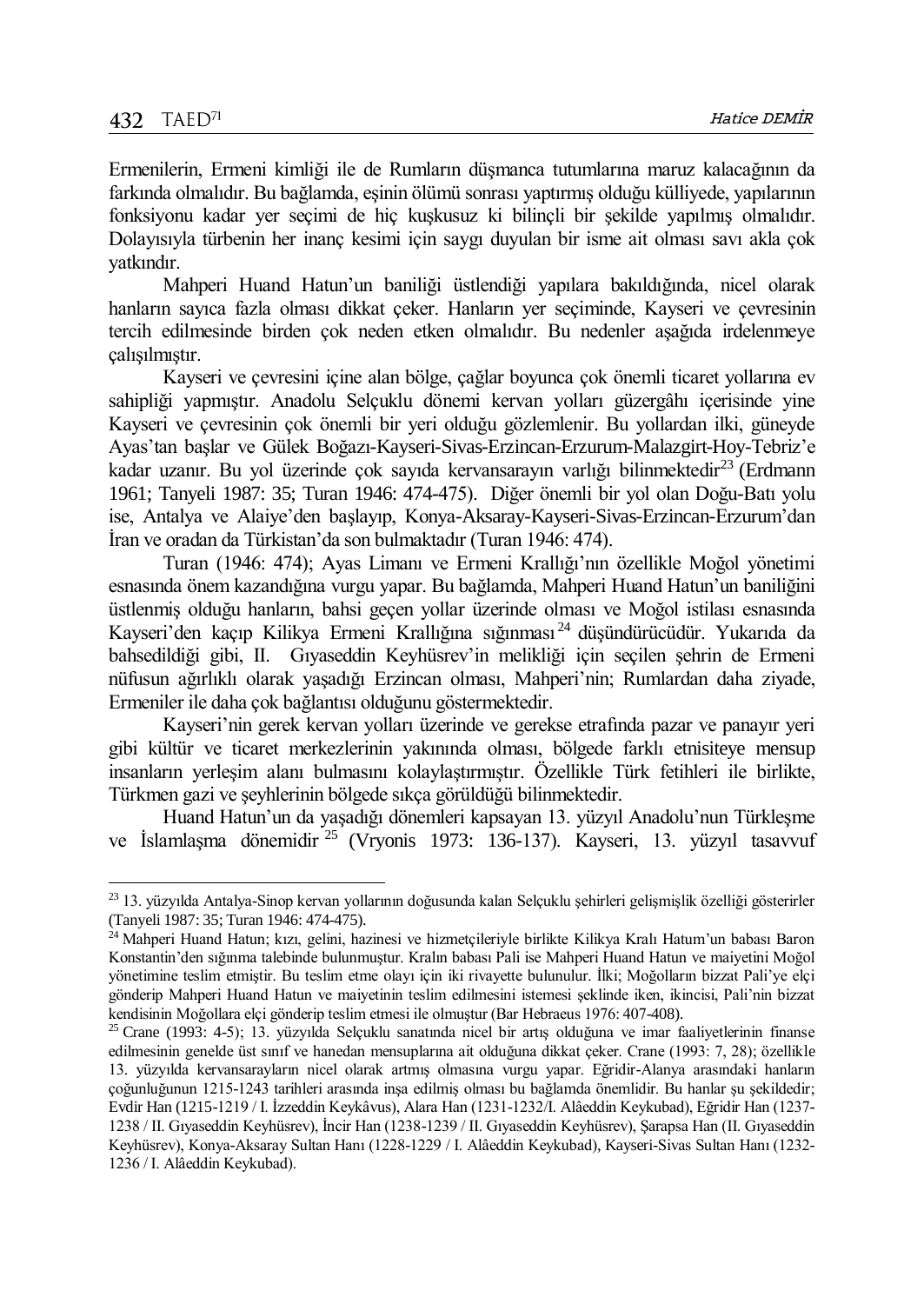akımlarından en çok etkilenen şehirlerden birisi olmuştur. Kayseri'ye gelen dervişler arasında, en çok saygı görenler özellikle Ahmet Yesevî'ye bağlı alperenler, alp-gaziler ve Horasan erlerinden oluşmaktadır <sup>26</sup> . Bu saygının ise oldukça geçerli bir gerekçesi vardır. Bölge Müslüman Türk halkı, bahsi geçen Gazi ve Alperenleri, kendilerinin de anavatanı olan Orta Asya ozanlarına benzetmekteydiler<sup>27</sup>. Bu nedenle Anadolu'da İslamiyet'in yayılma ve nüfuz alanının hız kazandığı bu dönemde, özellikle Kayseri ve çevresinde Orta Asya kökenli bilim adamları ve mutasavvıfların sayılarının fazla olduğu gözlemlenmektedir. Örneğin, tarikat kurucularından Şeyh Evhadüddin Hamid el Kirmanî (öl. 1237), hayatının belli bir kısmını Kayseri'de geçirmiştir. Kayseri'de bir evlilik yaptığı ve Ahi Evren'in eşi Fatma Bacı'nın onun kızı olduğu bilinmektedir. Ticari hayatta çok önemli bir yeri olan Ahi teşkilatının kurucusu Ahi Evren ise bir diğer önemli örnektir (d. 1171). Azerbaycan doğumlu ve fütüvvet inancına sahip olan Ahi Evren, 1205'te Kayseri'ye yerleşmiştir. Örneklendirmemiz için son isim, Seyyid Burhaneddin Muhakkik-i Tirmizî'dir. Tirmizî'nin de (1166-1241) Kayseri'ye yerleşmiş olduğu ve hatta çalışma konusu ile bağlantılı olarak Huand Medresesi'nde müderrislik yaptığı bilinmektedir (Ecer 2001: 42-59).

Mahperi Huand Hatun'un yukarıda saymış olduğumuz nedenlerden dolayı Kayseri ve çevresindeki han inşasına ağırlık vermiş olabileceğini savunmaktayız.

Diğer taraftan kendisinin baniliğini üstlenmiş olduğu diğer bir yapısı Şeyh Turasan Zaviyesi'dir. Seyh Turasan'ın<sup>28</sup> kimliği konusunda farklı görüşler meycuttur. Danişmendnâme'de bahsi geçen Danişmend Gazi'ye eşlik eden Hasan olma ihtimali ile birlikte, Huand Hatun'un çağdaşı bir derviş olabileceği ve zaviyenin bir hac / ziyaret bölgesi olması ve neden Mahperi'nin bu yapıya banilik yaptığına dair farklı görüşler ortaya atılmış ve Şey Turasan Zaviyesi'ne benzerliği ile Seyyid Battal Gazi Külliyesi ile karşılaştırılmıştır<sup>29</sup>.

Bu bağlamda, Seyyid Battal Gazi Külliyesi'nin banisi Ümmühan Hatun'un kimliği üzerine de ek bilgiler vermek yerinde olacaktır. Ümmühan Hatun Anadolu

<sup>26</sup> Barkan (1942: 280-283); dervişlerin özellikle Osmanlı Dönemi'nde Anadolu'daki iskanı ve zaviye yapılanması üzerinde durmuş ve Alpler ve Gaziler ile ilgili de göndermede bulunmuştur. Karamustafa (2014: 71-72) Fuad Köprülü'ye atıfta bulunarak, Köprülü'nün *Horasan Erleri* ifadesi ile zikrettiği Melâmetî, Kalenderî ve Haydarî dervişlerine, Yesevî dervişlerini de sık sık eklediğini, Yesevî'yi önceleri bir sünni mutasavvıf olarak belirtirken, daha sonra Türkmen Babaları ile benzerlik kurması noktasında eleştirel bir tartışmada bulunur.

<sup>27</sup> Geniş bilgi için *bak.* (Köprülü 1965: 259-262).

<sup>28</sup> Hasluck (1929: 339); Şeyh Turasan'ın, Anna Komnena ve onun çağdaşı Haçlı kaynaklarında bahsi geçen efsanevi bir derviş olduğuna, mezarının Hasan Dağı'nda yer aldığına hatta kendi soyundan gelenlerin, Kırşehir Tur Hasanlı'da yaşamış olduklarına değinir. Tek (2013: 162); Şeyh Turasan Veli için Ahmet Yesevî'nin halifelerinden birisi ve Moğol istilası ile birlikte Anadolu'ya gelen diğer Alperenlerden biri olduğunu söyler.

<sup>29</sup> Yalman (2017: 242-244); Mahperi Huand Hatun'un banilik yaptığı mimari sınıflama üzerinden bir soru sorar ve neden Mahperi Huand Hatun'un, Şeyh Turasan Zaviyesi gibi bir yapının baniliğini üstlenmiş olabileceği sorusuna cevap bulmaya çalışır. Osman Turan ve Danismend Gazi destanına atıflar vererek tartışmasını başlatır. Hasan olarak kabul edilen kişinin, Türk seferleri esnasında Danişmend Gazi'ye eşlik eden bir kişi ya da Mahperi'nin çağdaşı olan bir şeyh olup olamayacağını sorgular. Yalman, bölgenin hac ve ziyaret bölgesi olmasını, Blessing'e atıf vererek destekler. Şeyh Turasan'ın ziyaret bölgesi içerisinde olmasının, Huand Hatun için önemli olabileceği noktasında görüş bildirir ve Tur Hasan'ın daha çok tarihî kimliği üzerinden yola çıkarak, kendisinin (Mahperi Huand Hatun) de bu şekilde anılmak arzusu içerisinde olabileceğini savunur. Yalman ayrıca, Şeyh Turasan ve Danişmend Gazi'de adı geçen Hasan ile Battal Gazi Külliyesi arasında bir bağlantı kurar.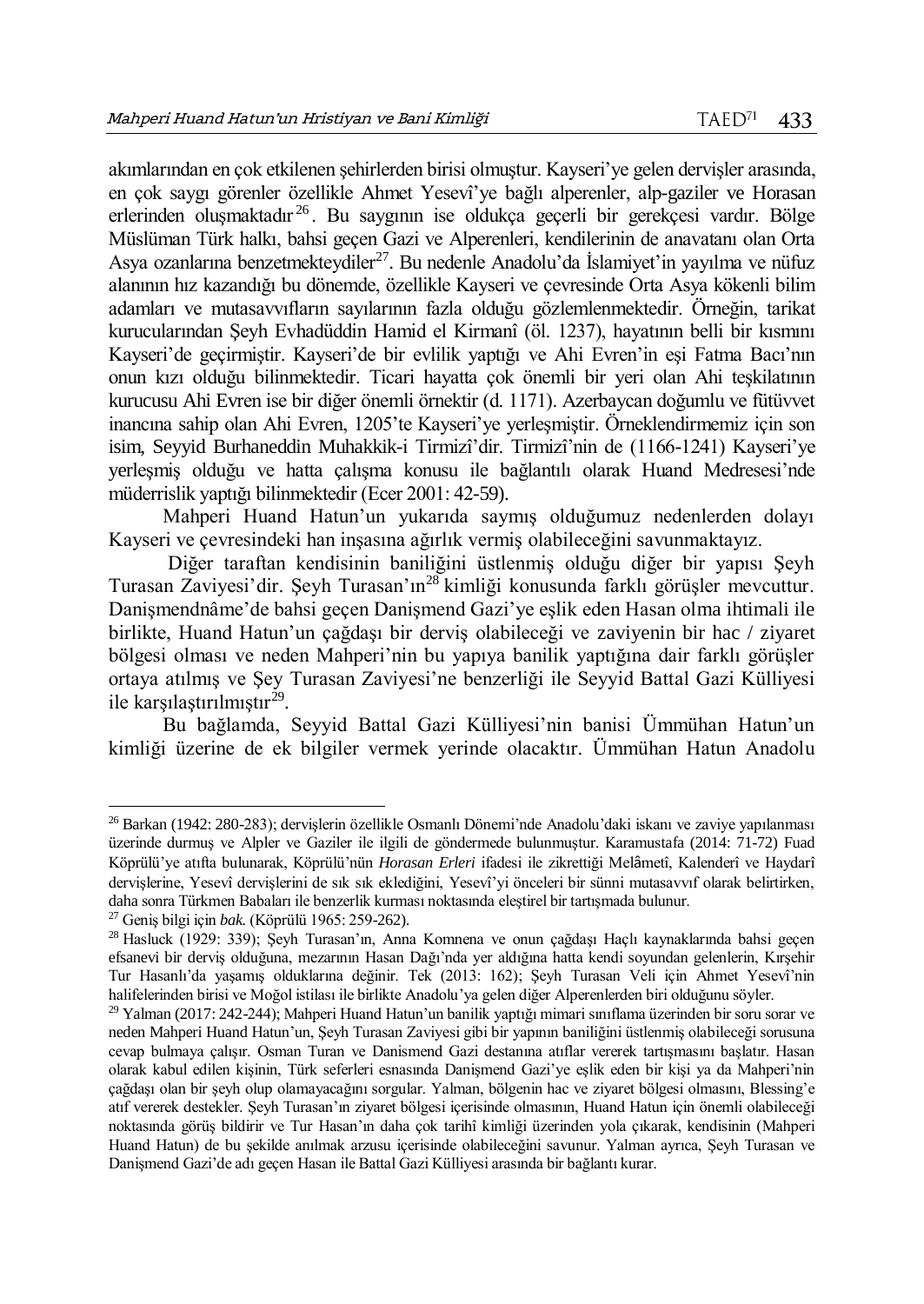Selçuklu devleti kadın banilerden belirlenebilen ilk isim olması adına da önemlidir<sup>30</sup>. Bizans Tekfuru Kaloyan'ın eşi Despina'nın kız kardeşidir. Ümmühan Hatun, Seyyid Battal Gazi Külliyesi içerisindeki, türbe-cami-medrese-Deve Hanı'nın banisidir<sup>31</sup>. Cunbur'dan (1996: 605-606) edinilen bilgilere göre Alâeddin Keykubad'ın annesi Ümmühan Hatun, rüyasında Seyyid Battal Gazi'yi görür ve şehit düştüğü yere bir türbe yaptırmasını ister. Burada daha önce bir Bizans manastır yapısının olması<sup>32</sup> ve daha sonra Osmanlı Dönemi'nde önemli bir ziyaretgâh ve hac merkezi haline gelmesi çalışma konusu açısından önemlidir. Cumbur, burasının bir Bektaşî dergâhı ziyaret merkezi olmasında, Ahmet Yesevî Alplerinin önemli katkıları olduğunu, Evliya Çelebi'ye gönderme yaparak belirtir. Bu bağlamda, Şeyh Turasan Zaviyesi ve Seyyid Battal Gazi Külliye'sinin bir ziyaretgâh olmasında benzer noktalar vardır. Banilerinin her ikisi de Selçuklu sarayında gayrimüslim kökenli valide sultanlardır. Turan'ın da<sup>33</sup>; Turasan Zaviyesi için söylediği gibi Hasan, Danişmend Gazi'ye eşlik eden ve Haçlılara karşı verilen mücadelede şehit olmuş bir isimdir. Seyyid Battal Gazi de Bizans'a karşı verilen mücadele esnasında şehit olmuştur. Bu bağlamda, her iki isim de inançları için şehit olmuş isimler olarak karşımıza çıkar. Bu nedenle gerek Şeyh Turasan ve gerekse Seyyid Battal Gazi halka mal olmuş iki efsanevi ve tarihî kahraman olarak karşımıza çıkarlar. Yukarıda da belirttiğimiz gibi, oldukça devingen, çok kültürlü ve farklı etnik grupların yaşadığı bir bölge olan Kapadokya ve Kayseri çevresinde Şeyh Turasan, Danişmend Gazi ya da Seyyid Battal Gazi gibi isimlerin, Orta Asya ozanlarını hatırlatması ve bu nedenlerden ötürü herkes tarafından saygı duyulan bir figür olmalarını güçlendirmiştir. Gerek Mahperi Huand Hatun ve gerekse Ümmühan Hatun, Müslüman ve Hristiyan kimlikleri ile halkın çoğunluğu tarafından saygı duyulan bu iki isme adanan imar faaliyetleri ile hiç kuşkusuz ki, halk içinde ve gözünde nüfuz ve etki alanlarını genişletmiş olmalıdırlar.

Mahperi Huand Hatun'un Kayseri ve çevresindeki banilik faaliyetleri ve onun Hristiyan geçmişi ile bağlantısının olabileceğine dair bir başka neden ise onun saraydaki statüsü ile ilintilidir. Alâeddin Keykubad'ın üç eşinden birisi olan Mahperi Huand Hatun, Türk-İslam saray soyundan gelmemektedir. Buna ek olarak, kendisinin Alanya Tekfuru'nun kızı olamayacağı noktasında da görüş bildiren araştırmacılar da vardır $^{34}$ .

Alâeddin Keykubad'ın diğer iki eşinden birisi, Erzurum meliki Mugiseddin Tuğrulşah'ın kızı, diğeri ise Eyyubî soyundan Melik Adil'in kızı Melike-i Adile'dir<sup>35</sup>.

l

<sup>30</sup> Geniş bilgi için *bak.* (Durukan 2019: 25).

<sup>31</sup> Yapılar günümüze pek çok onarım ile gelebilmiştir. Geniş bilgi için *bak.* (Durukan 2019: 25).

 $32$  Ocak (1978: 247); zaviyelerin ortaya çıkış bölgesi ve düşüncesi noktasında, çalışma konusu adına önemli bilgiler verir. Zaviyelerin ortaya çıkışında, tasavvuf akımlarının öncül nitelik taşıdığını, Hristiyan ve Yahudi mistik akımların etkili olduğu Şam bölgesinde ilk zaviye yapılanmalarının varlığına değinir.

<sup>33</sup> Geniş bilgi için *bak.* (Turan 2010b: 118, 151-157);

<sup>34</sup> Kaymaz (2014: 111-112); konuya kuşkulu yaklaşarak, aslında kendisinin Gıyaseddin Keyhüsrev'in annesi olmama ihtimali üzerinde durur.

<sup>35</sup> Alâeddin Keykubad'ın; Mahperi Huand Hatun ile evlilik tarihi 1221, Melike-i Adile ile olan evliliği 1227 tarihlidir. İbn Bibi, Erzurum Meliki Mugiseddin Tuğrulşah'ın kızı ile olan evliliğine dair bilgi vermez. Geniş bilgi için *bak.* (Akşit 2002: 240; İbn Bibi 1996: 309-315).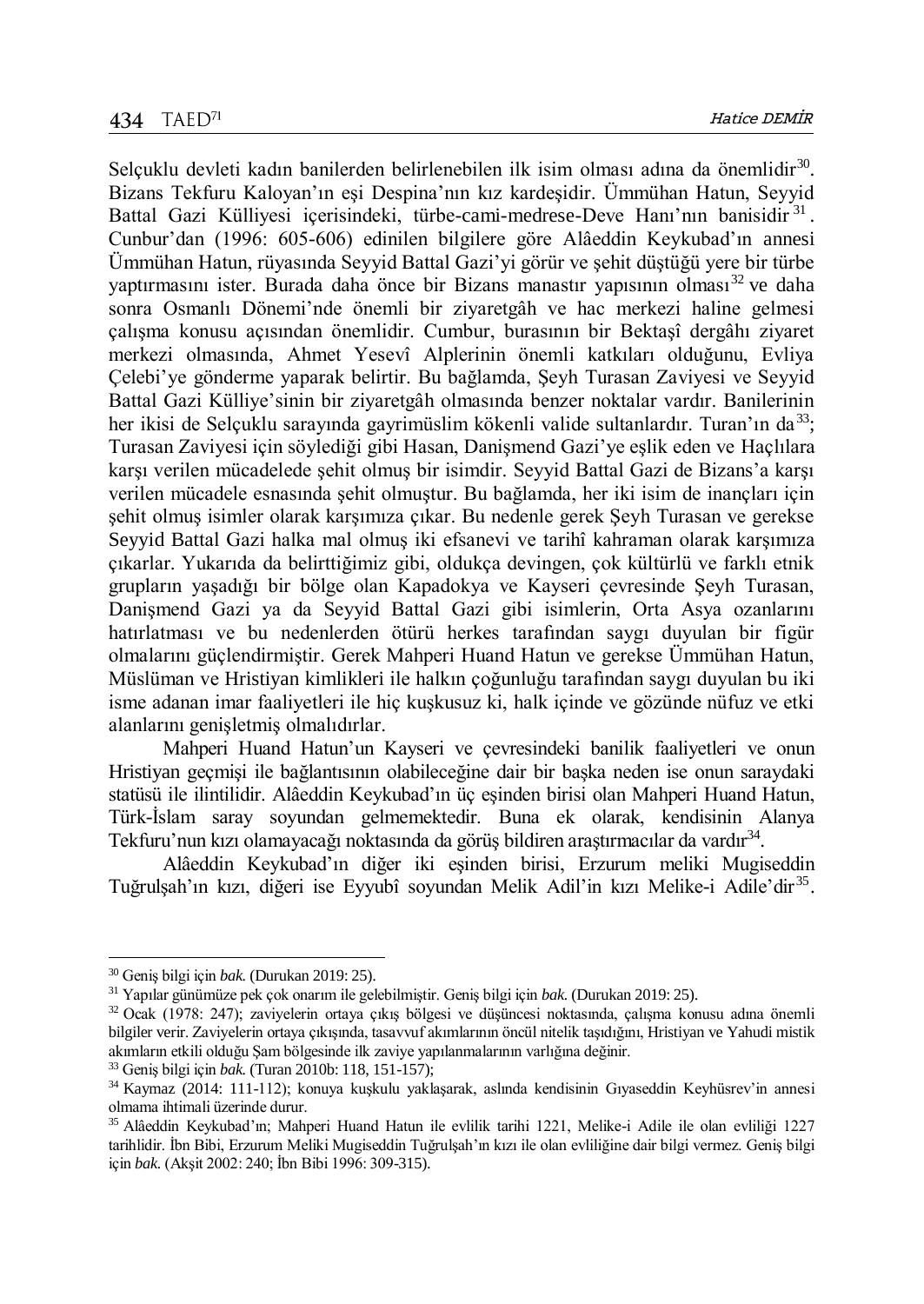Alâeddin Keykubad'ın üç eşinin isimlerinin anıldığı üç inşa kitabesi, kadınların birbiri ile olan rekabeti, Selçuklu Sarayı içerisindeki statüsü adına önemli göndermeler içerir.

Bu yapı ve yapıya ait kitabelerden ilki, banisi Erzurum Meliki Mugiseddin Tuğrulşah'ın kızı olan Uluborlu Alâeddin Camii'ne aittir (1231)<sup>36</sup> (Turan 2010b: 394). Kitabede *İsmetü'd-dünya ve'd-din* olarak ifade edilen melike, Selçuklu hanedan ailesi soyundan gelmektedir. Konuyla ilgili bir makale yazan Redford (2013: 153-154); kitabede yer alan bazı ifadelere dikkat çeker. Kitabede ilk olarak saray soyundan gelen kadınlara verilen bir unvan olan *İsmetü'd-dünya ve'd-din*"e vurgu yapar. Daha sonra kitabede ismi geçen melikenin, yapıyı kendi parası ile yaptırmış olmasına ve son olarak da kitabede eşi Alâeddin Keykubad'a değil, baba tarafından olan şeceresine gönderme yapması üzerinde durur.

Diğer yapı ve yapıya ait kitabe, Eyyubî hanedan soyundan gelen Melike-i Adiliye'ye ait türbeye / Çifte Kümbet'e aittir. Türbe, Melike-i Adiliye'nin öldürülmesi olayından sonra, sürgünden dönen kızları tarafından annelerinin hatırasına 1247 tarihinde yaptırılmıştır (Akşit 2002: 242-243). Selçuklu hanedan soyundan gelen kadınlara verilen unvan *İsmetü'd-dünya ve'd-din* unvanı bu türbe kitabesinde de yer alır. Kitabenin bir protesto niteliği olduğunu savunan Akşit (2002: 244-245); kitabede Selçuklu geleneğine aykırı olarak, ne dönemin Sultanı II. İzzeddin Keykâvus ne de Melike-i Adiliye'nin eşi Sultan Alâeddin Keykubad'a herhangi bir gönderme yapılmadığını ve buna ek olarak soy olarak Eyyubi hanedanlığı isminin verildiğini belirtir. Bu bağlamda, türbeyi yaptıran Adiliye'nin kızlarının bunu bilinçli bir şekilde yaptırdığına vurgu yapar.

Mahperi Huand Hatun'un külliye yapılarından cami kitabesinde <sup>37</sup> ise *Saffetü'ddünya ve'd-din* unvanı yer almaktadır. Daha önceki bölümde de ele alındığı gibi, bu iki unvan kadınların Selçuklu sarayındaki statüleri için önemli bir gösterge niteliği taşımaktadır. *İsmetü'd-dünya ve'd-din* unvanı saray soyundan gelen kadınlar için kullanılırken, *Saffetü'd-dünya ve'd-din* unvanı soylu / saray bağlantılı kanı taşımayan ama sultana çocuk doğuran kadınlar için verilen bir unvandır. Mahperi'nin, bir anne olarak, diğer iki saray soylu sultan eşi karşısında mevcut nüfuzunu koruyabilmesi elbette zorluklar arz etmektedir. Kaldı ki, kendisi ile ilgili bilgi edindiğimiz en önemli kaynak yine, yaptırmış olduğu mimari yapıların kitabelerine aittir <sup>38</sup> . Baniliğini üstlenmiş olduğu, Anadolu Selçuklu döneminin en büyük ölçekli külliyesi, Huand Hatun Külliyesi'ne ait kitabede vurgulanan *valide Sultan* ifadesi, onun hem Selçuklu Sarayı'na hem de Keykubad'ın diğer iki saray soylu Melike eşlerine karşı bir otorite manifestosu olma niteliği taşır. Zira en büyük gücü Valide Sultan olmasında yatmaktadır.

Mahperi Huand Hatun'un Kayseri ve çevresine yaptırmış olduğu yapılarda başka önemli göndermeler olduğu da aşikardır. Kayseri; Keykubad tarafından payitaht kabul edilen bir şehirdir. Doğu seferlerine buradan çıktığı bilinmektedir. Özellikle Keykubadiye Sarayı birçok siyasi olaya da şahitlik etmesi adına önemli bir erk gösterge yeridir.

<sup>36</sup> Uluborlu Alâeddin Camii'nin inşa kitabesi, yapının özgününde kuzey kapısı üzerinde iken, günümüzde Halk Eğitim Merkezi'nde muhafaza edilmektedir. Geniş bilgi için *bak.* (Duymaz 2010: 71).

<sup>&</sup>lt;sup>37</sup> Her üç kadın da baniliğini üstlendiği yapıların kitabelerinde Alâeddin Keykubad'a bir gönderme yapmamıştır. Bu durum kadınlar arasındaki rekabetin, kitabelere yansıması olarak yorumlanabilir.

<sup>38</sup> İbn Bibi, Mahperi Huand Hatun-Alâeddin Keykubad evliliğine bir iki cümle ile ifade ederken, Melike-i Adiliyye olan evliliğini ayrıntılı bir biçimde anlatmaktadır.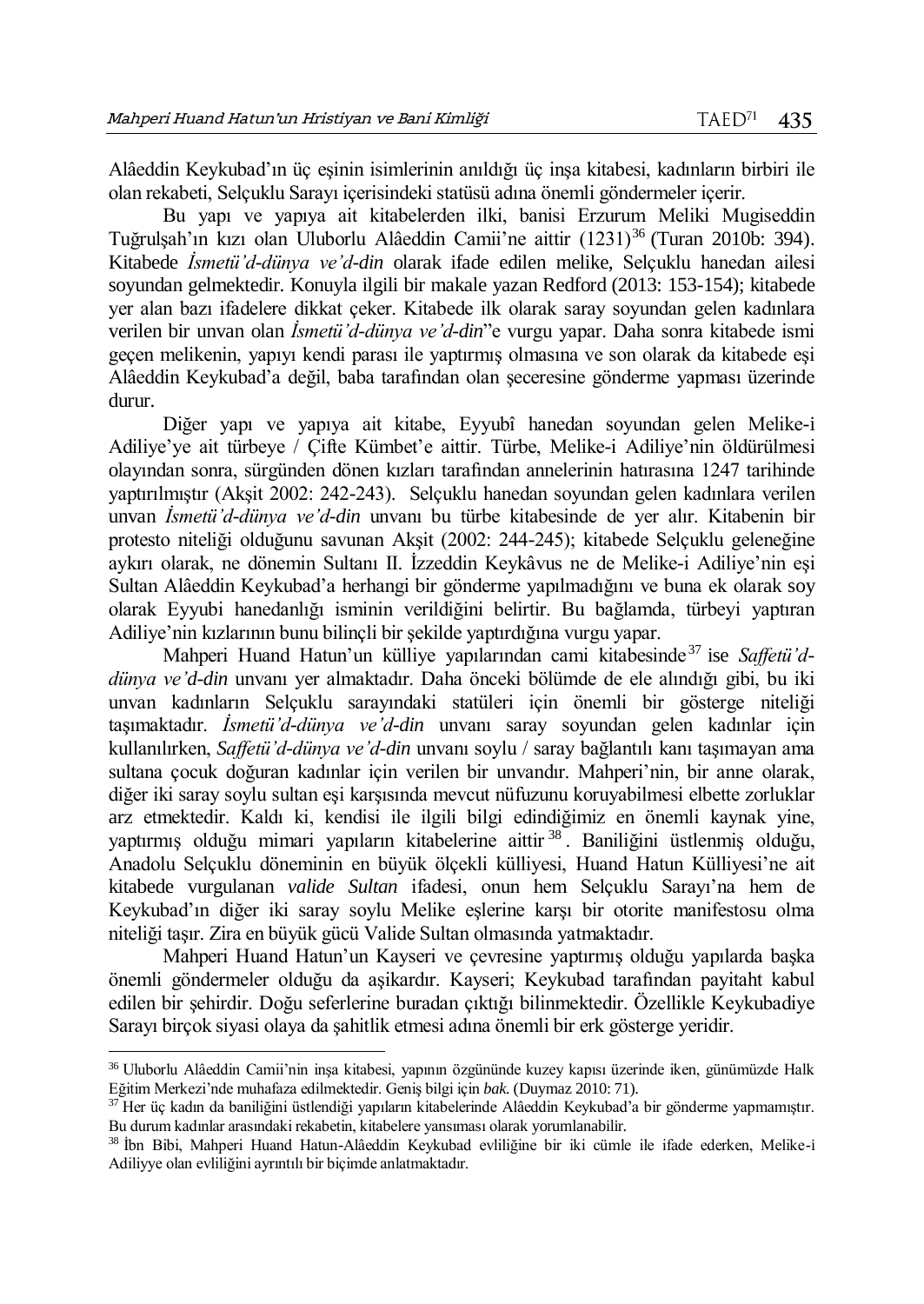Örneğin, Keykubadiye Sarayı, Alâeddin Keykubad'ın iktidar için tehlikeli gördüğü devlet adamlarının otoritelerinin zayıflatıldığı yerdir (Edhem 1982: 47; Göde 1998: 63; Turan 2010b: 361-363). Bilindiği üzere Alâeddin Keykubad'ın ölümü bir zehirlenme sonucu bu sarayda gerçekleşmiştir. Gerek Keykubadiye Sarayı ve gerekse Kayseri, güç ve otorite göstergesi olarak önemli bir yerdir. Mahperi Huand Hatun'un kocasının ölümü sonrası burada yaptırmış olduğu büyük külliyede adını sultan annesi olarak deklare etmesi ve Kayseri çevresinde birçok han yaptırması, bir devlet politikasından daha ziyade, bir güç göstergesi şeklinde yorumlanabilir. Özellikle Ahilerin nerdeyse tüm ticaret hayatını ellerinde tuttukları Kayseri ve çevre bölgesinde, hiç şüphesiz ki gayrimüslim halkın varlığı da azımsanmayacak derecede çoktur ve ticaret hayatında da elbette önemli yerleri vardır. Gayrimüslim cemaatin en kalabalık iki grubu olan Ermeni ve Rum cemaatin birbirlerine karşı olan düşmanca tutumlarına yukarıda değinmiştik. Bu bağlamda, hem Hristiyan geçmişi ile bağlantılı iki cemaat (Ermeni ve Rum) hem de Valide Sultan ile Müslüman Selçuklu halkı ve devleti içerisindeki yerini koruması oldukça zordur. Turasan Zaviyesi gibi daha mistik ve halk tarafından kabul gören bir ziyaret merkezinin baniliğini üstlenmesi yine bu bağlamda onun saray ve toplum içerisindeki konumu ile bağlantılıdır düşüncesini savunmaktayız.

Sonuç olarak, bu kadar zor ve devingen bir ortamda, bir taraftan Fütüvvet inancına sıkı sıkıya bağlı Ahiler, diğer taraftan farklı gayrimüslim halklar arasında birliği sağlamak, hele ki kocası Sultan Alâeddin Keykubad gibi Selçuklu tarihi için çok önemli bir sultanın ölümü sonrası, naibliği istenmeyen ve tartışılan oğlunun tahta geçmesini kolaylaştırmak ve tahtta kalmasını sağlamak oldukça zor bir süreç olmalıdır. Bu bağlamda, Mahperi Huand Hatun'un Hristiyan geçmişi, yetişmiş olduğu çevre, saray içerisindeki pozisyonu, dönemin ekonomik, siyasi ve kültürel etkileri onun banilik faaliyetlerini belirleme noktasında etkili olmuştur.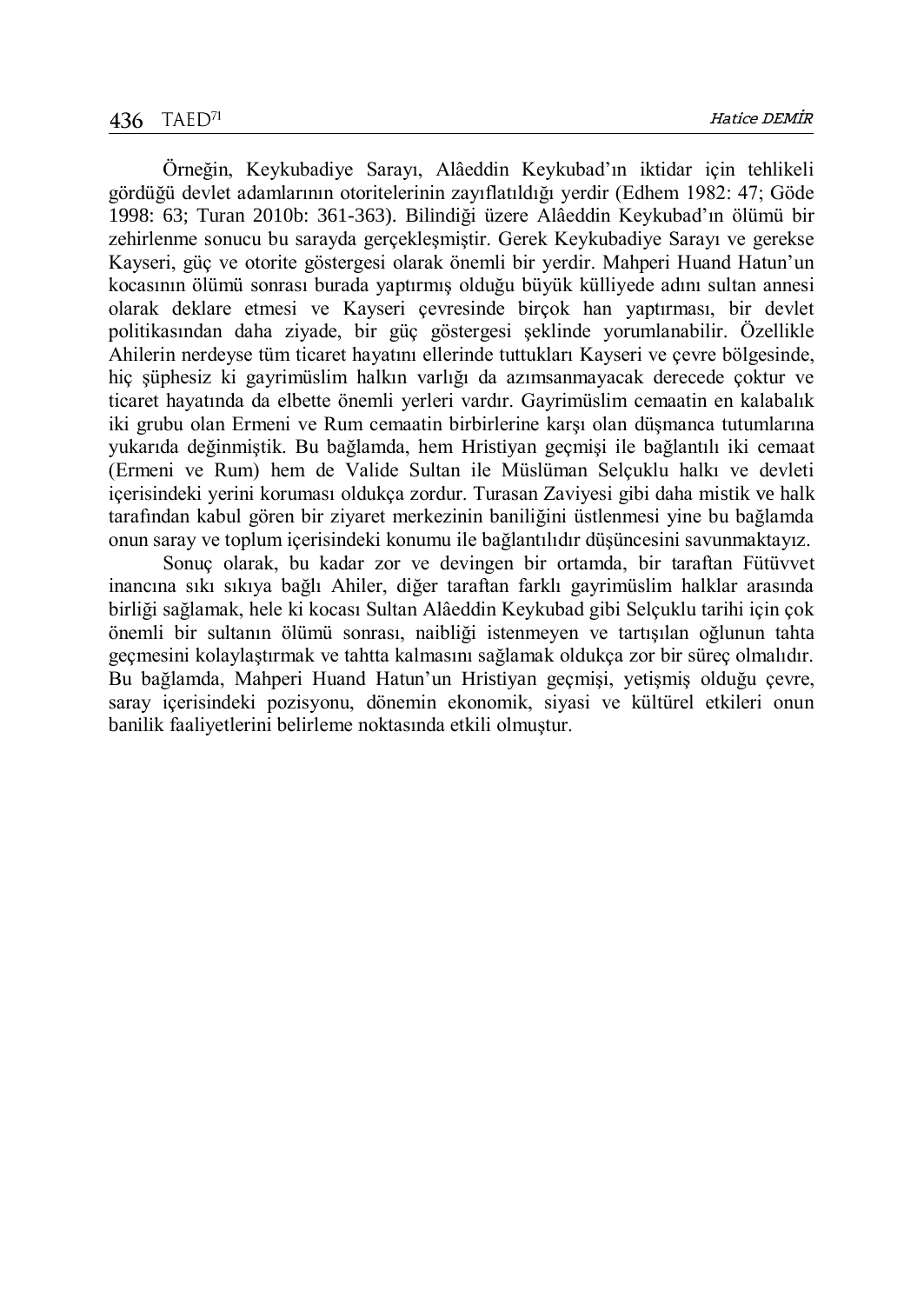#### **Kaynaklar**

- Akok, Mahmut. (1968). "Kayseri'de Huand Mimarî Külliyesinin Rölövesi", *Türk Arkeoloji Dergisi*, XVI/1, Ankara 1968, 5-44.
- Akşit, Ahmet. (1997). "Selçuklular Devrinde Kayseri Şehrinin Nüfus ve Etnik Durumu"*, I. Kayseri ve Yöresi Tarih Sempozyumu Bildirileri*, 11-12 Nisan 1996, Kayseri 3-12.
- Akşit, Ahmet. (2002). "Melike-i Adiliye Kümbetinde Selçuklu Devri Saltanat Mücadelesine Dair İzler," *Selçuk Üniversitesi Türkiyat Araştırmaları Dergisi, 11*, 239-245.
- Alp, Şebnem (2005). *Hıdırlık Kulesi Antalya'da Bir Anıt Mezar Arkeolojisi, Rölöve-Restitüsyon-Restorasyon Projeleri.* (Yayınlanmamış Yüksek Lisans Tezi). Antalya: Akdeniz Üniversitesi Sosyal Bilimler Enstitüsü.
- Aziz b. Erdeşir-i Esterâbâdî. (2014). *Bezm u Rezm (Eğlence ve Savaş)*, (çev. Mürsel Öztürk), Ankara: Türk Tarih Kurumu Yayınları.
- Balıvet, Michel. (2000). *Şeyh Bedreddin Tasavvuf ve İsyan*, İstanbul: Tarih Vakfı Yurt Yayınları.
- Bar Hebraeus. (1976). *The Chronography of Gregory Abû'l Faraj, the Son of Aaron, the Hebrew Physician, Commonly Known as Bar Hebraeus; Being the First Part of his Political History of the World*. Amsterdam: Apa-Philo Press.
- Barkan, Ömer, Lütfi (1942). "İstila Devirlerinin Kolonizatör Türk Dervişleri ve Zaviyeler". *Vakıflar Dergisi*, *2*. 279-305.
- Bates, Ülkü, Ülküsal. (1978). "Women as Patrons of Architecture in Turkey", *Women in the Muslim World*, (ed. L. Beck- N. Keddie), Harvard University Press: Cambridge, Mass. 245-260.
- Bekmez, Ayşegül. (2016). *Anadolu Selçuklu Döneminde Kadınların Mimari Etkinlikleri*. (Yayınlanmamış Yüksek Lisans Tezi). Van: Yüzüncü Yıl Üniversitesi Sosyal Bilimler Enstitüsü.
- Blessing, Patricia. (2014). "Women Patrons in Medieval Anatolia and a Discussion of Māhbarī Khātūn's Mosque Complex in Kayseri", *Belleten (Türk Tarih Kurumu), LXXVIII* (282), 475-516.
- Cahen, Claude. (1979). *Osmanlılardan Önce Anadolu'da Türkler*. (çev. Y. Moran), İstanbul: e yayınları.
- Cahen, Claude. (2001). *The Formation of Turkey. The Seljukid Sultanate of Rūm: Eleventh to Fourteenth Century.* (ed. P.M. Holt). London: Longman.
- Crane, Howard. (1993). "Notes on Saljūq Architectural Patronage in 13th century Anatolia," *Journal of the Economic and Social History of the Orient, 36*(1), 1-57.
- Cunbur, Müjgan. (1996). "Selçuklu Dönemi Kadın Hayratı", *Erdem, 9* (26), 585-620.
- Çam, Mevlüt. (2019). "Huant/ Huvant (Hunat) Hatun Vakıfları", *Vakıf Kuran Kadınlar*, Vakıflar Genel Müdürlüğü & Bezmiâlem Vakıf Üniversitesi Fatih Sultan Mehmet Vakıf Üniversitesi 11 Mayıs 2018, İstanbul. Ankara. 73-84.
- Çayırdağ, Mehmet. (1980). "Kayseri'nin İncesu İlçesinde Şeyh Turesan Zaviyesi". *Belleten, XLIV (174).* 271-279.
- Danieloğlu, Dimitri, E. (2010). *1850 Yılında Yapılan Bir Pamphylia Seyahati*. (çev. A. Özil), Antalya: Suna-İnan Kıraç Akdeniz Medeniyetleri Araştırma Enstitüsü Yayınları.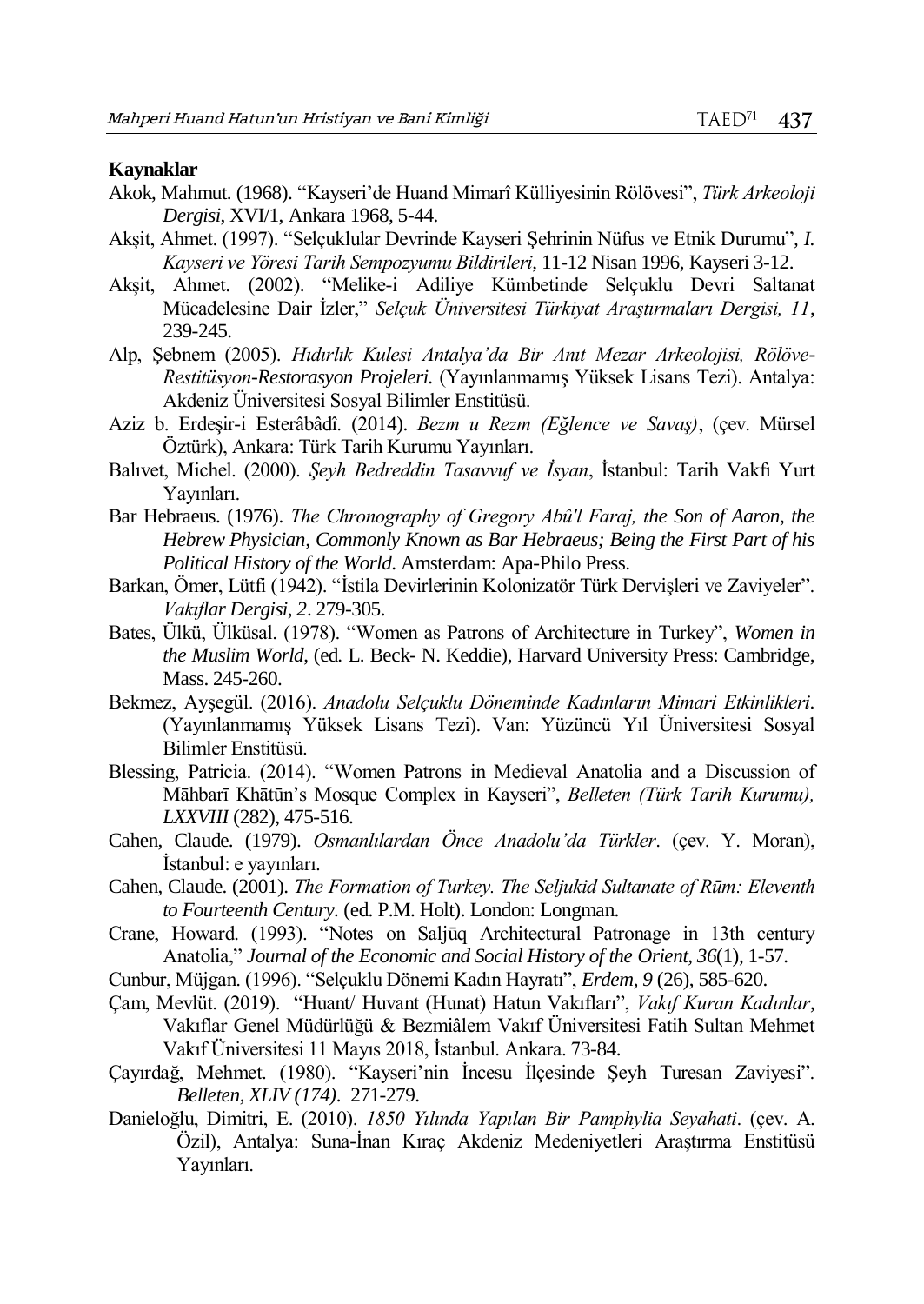- Döğüş, Selahattin. (2015). "Anadolu'da Hızır-İlyas Kültü ve Hıdırellez Geleneği". *Türk Kültürü ve Hacı Bektaş Velî Araştırma Dergisi, 74,* 77-100.
- Du Cange (1826). *Histoire de L'Empire de Constantinople Sous Les Empereurs Francais Jusqu'a La Conquete Des Turcs*, (ed. J. A. Buchon), Paris. <https://gallica.bnf.fr/ark:/12148/bpt6k2098282.image>
- Durukan, Aynur. (1998). "Anadolu Selçuklu Sanatında Kadın Baniler", *Vakıflar Dergisi XXVII*, 15-36.
- Durukan, Aynur. (2019). "Anadolu Selçuklularında Vakıf Eserleri Yaptırmış Kadınlar", *Vakıf Kuran Kadınlar*, Vakıflar Genel Müdürlüğü & Bezmiâlem Vakıf Üniversitesi Fatih Sultan Mehmet Vakıf Üniversitesi 11 Mayıs 2018, Ankara. 21-36.
- Duymaz Şevki (2010). "Uluborlu Alaaddin Camii" *Vakıflar Dergisi, 32*, 65-86.
- Edhem, Halil, Edhem. (1982). *Kayseri şehri*. (haz. K. Göde). Ankara: Kültür ve Turizm Bakanlığı Yayınları.
- Eastmond, Anthony. (2010). "Gender and patronage between Christianity and Islam in the thirteenth century". In A. Ödekan (Ed.), *Change in the Byzantine world in the twelfth and thirteenth centuries,* 1*. Uluslararası Sevgi Gönül Bizans Araştırmaları Sempozyumu / First International Sevgi Gönül Byzantine Studies Symposium, Vehbi Koç Vakfı*, Istanbul 78-88.
- Ecer, Ahmet, Vehbi. (2001). *XIII. ve XIV. Yüzyıllarda Kayseri Kültürü ve Tarihi.* Ankara: T.D.V. Yayın Matbaacılık.
- Erdmann, Kurt. (1961)*. Das Anatolische Karavansaray des 13. Jahrhunderts*, I, Berlin: Verlag Gebr. Mann.
- Erkiletlioğlu, Halit. (2006). *Geniş Kayseri Tarihi*. Kayseri: Can Matbaası.
- Gabriel, Albert. (1931). *Les monuments turcs d'Anatolie, 2 vols*., Paris: E. de Boccard.
- Göde, Kemal. (1998). "Alâedîn Keykubâd ve Kayseri", *Selçuk Dergisi, 3. I. Alaaddin Kekubad Özel Sayısı*. 61-66.
- Gündüz, Küskü, Sema. (2013). "Hamamlara Taşınan İmgeler: Kayseri Huand Hatun ve Bursa Yeni Kaplıca Hamamlarındaki Çini Kullanımları Üzerine Düşünceler. Symbols Moved to the Baths: Thoughts on the Use of Tile in Kayseri Huand Hatun and Bursa Yeni Kaplıca Baths". *Tüba-Ked, 11*, 11-30.
- Hacıgökmen, Mehmet Ali. (2012). "I. Alaaddin Keykubat'ın (1220-1237) Kayınpederi Kir Fard Hakkında Bir Araştırma", *Mediterremean Journal of Humanities*. 121-130.
- Hasluck, Frederick, William. (1929). *Christianity and Islam Under the Sultans I.* Oxford: At the Clarendon Press.
- Hasluck, Frederick, William. (2012). *Bektaşilik İncelemeleri.* (ed. M. Kanar), İstanbul: Say Yayınları.
- Işık, Mustafa. (2016). "Fetih'ten Cumhuriyet'e Kayseri'deki Mimarî Eserlerde Kadının Adı". *Türk Dünyasında Kadın Algısı I*. (ed. Ş. Ulusan, S. Kayhan) Manisa: Manisa Celal Bayar Üniversitesi Yayınları. 109-131.
- İbn Bibi. (1996). *El Evamirü'l-Ala'iye Fi'l-Umuri'l-Ala'iye (Selçuk Name) I*. (çev. Mürsel Öztürk). Ankara: Kültür Bakanlığı Yayınları.
- Karamağaralı, Haluk. (1973). "Kayseri'deki Hunad Câmiinin Restitüsyonu ve Hunad Manzumesinin Kronolojisi Hakkında Bazı Mülâhazalar". *Ankara Üniversitesi İlahiyat Fakültesi Dergisi. 21*(1). 199-245.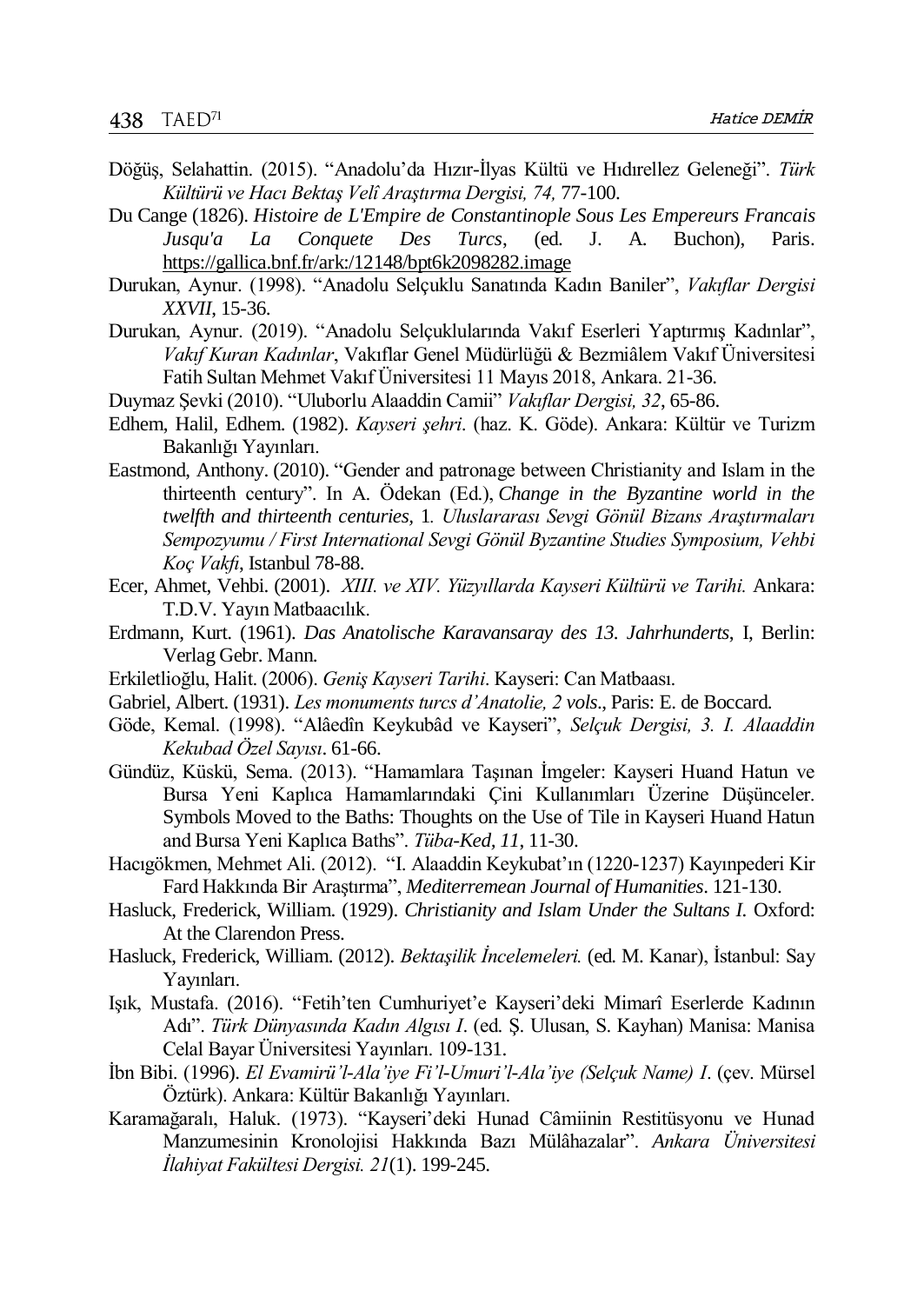- Karamustafa, Ahmet T. (2014). "Yesevîlik, Melametîlik, Kalenderîlik, Vefâ'îlik ve Anadolu Tasavvufunun Kökenleri". *Osmanlı Toplumunda Tasavvuf ve Sufiler, Kaynaklar-Doktrin-Ayin ve Erkan-Tarikatlar-Edebiyat-Mimari-İkonografi-Modernizm*, 2. Baskı, (Ed. A. Y. Ocak), Ankara: Türk Tarih Kurumu Yayınları. 67-95.
- Kaymaz, Nejat. (2014). *Anadolu Selçuklu Sultanlarından II. Gıyâsü'd-dîn Keyhüsrev ve Devri.* Ankara: Türk Tarih Kurumu Yayınları.
- Köprülü, Mehmet, Fuat. (1965). "Orta-Asya Türk Dervişliği Hakkında Bazı Notlar". *Türkiyat Mecmuası, 14*. 259-262.
- Kuban, Doğan. (1965). *Anadolu Türk Mimarisinin Kaynak ve Sorunları*. İstanbul: İstanbul Teknik Üniversitesi Mimarlık Fakültesi Yayınları.
- Le Connétable Sempad. (1869). "Chronique Du Royaume De La Petite Armémie Par Le Connétable Sěmpad," *Recueil Des Historiens Des Croisades Documents Arméniens, C. I*, (çev. E. Dulaurier), Paris : L'Academie Des Inscriptions Et Belles- Lettres.
- Ocak, Ahmet, Yaşar. (1978). "Zaviyeler", *Vakıflar Dergisi, 12*, 247-269.
- Ocak, Ahmet, Yaşar. (2006). "XIII.-XVI. Yüzyıllarda Anadolu Şehirlerinde Dini-Sosyal Hayat". *Anadolu Selçukluları ve Beylikler Dönemi 1 (Sosyal ve Siyasal Hayat),* (Ed. A., Y. Ocak) 249-264.
- Ocak, Ahmet, Yaşar. (2012). *İslam-Türk İnançlarında Hızır yahut Hızır-İlyas Kültü*, İstanbul: Kabalcı Yayınları.
- Redford, Scott. (2013). "Paper, Stone, Scissors: Alā'Al-Dīn Kayqubād, İşmat Al-Dünyā Wa'l-dīn and the writing of Seljuk History". *The Seljuks of Anatolia Court and Society in the Medieval Middle East*. (ed. A.C.S. Peacock & S. N. Yıldız). New York: L. B. Tauris & Co Ltd. 151-170.
- Sakaoğlu, Necdet. (2015) *Bu Mülkün Kadın Sultanları, (Birinci Baskı),* İstanbul: Alfa Yayınevi.
- Shukurov, Rustam. (2013). "Harem Christianity: The Byzantine Identity of Seljuk Princes". *The Seljuks of Anatolia Court and Society in the Medieval Middle East*. (ed. A.C.S. Peacock & S. N. Yıldız) 115-150. New York: L. B. Tauris & Co Ltd. 113-150.
- Sevim, Ali. (1983). *Selçuklu-Ermeni İlişkileri*, Ankara: Türk Tarih Kurumu Yayınları.
- Sunay, Serkan. (2007). "Tokat-Pazar Mahperi Hatun Kervansarayı". *Anadolu Selçuklu Dönemi Kervansarayları* (ed. H. Acun). Ankara: T.C. Kültür ve Turizm Bakanlığı Yayınları.
- Sümer, Faruk. (1985). *Yabanlu Pazarı.* İstanbul: Türk Dünyası Araştırmaları Yayını.
- Sümertaş, Firuzan, Melike. (2008). "Women and Power: Female Patrons of Architecture in 16th and 17th Century Istanbul", *Edinburgh Architecture Research, 31*, 83-89.
- Tanyeli, Uğur. (1987). *Anadolu-Türk Kentinde Fiziksel Yapının Evrim Süreci*. (11.-15. yy). İstanbul: İstanbul Teknik Üniversitesi.
- Tek, Recep. (2013). "Anadolu Dervişlerinin Manevî Nüfuzlarının Günümüze Etkileri Bağlamında Şeyh Turesan Veli Hazretleri", *Türk Kültür ve Sanat Araştırmaları Dergisi/Journal of History of Culture and Art Research, 2* (4), 157-172.
- Texier, Charles. (1849). *Description de l'Asie Mineure II ; Beaux=Arts, Monuments Historiques, Plans et Topographie des Cités Antiques*, Paris : Typoqraphie de Firmin Didot Frères, Libraires Imprimeurs de Ľ Institut de France.
- Togan, Zeki, Velidi. (1981). *Umumi Türk Tarihine Giriş*. İstanbul: Enderun Kitabevi.